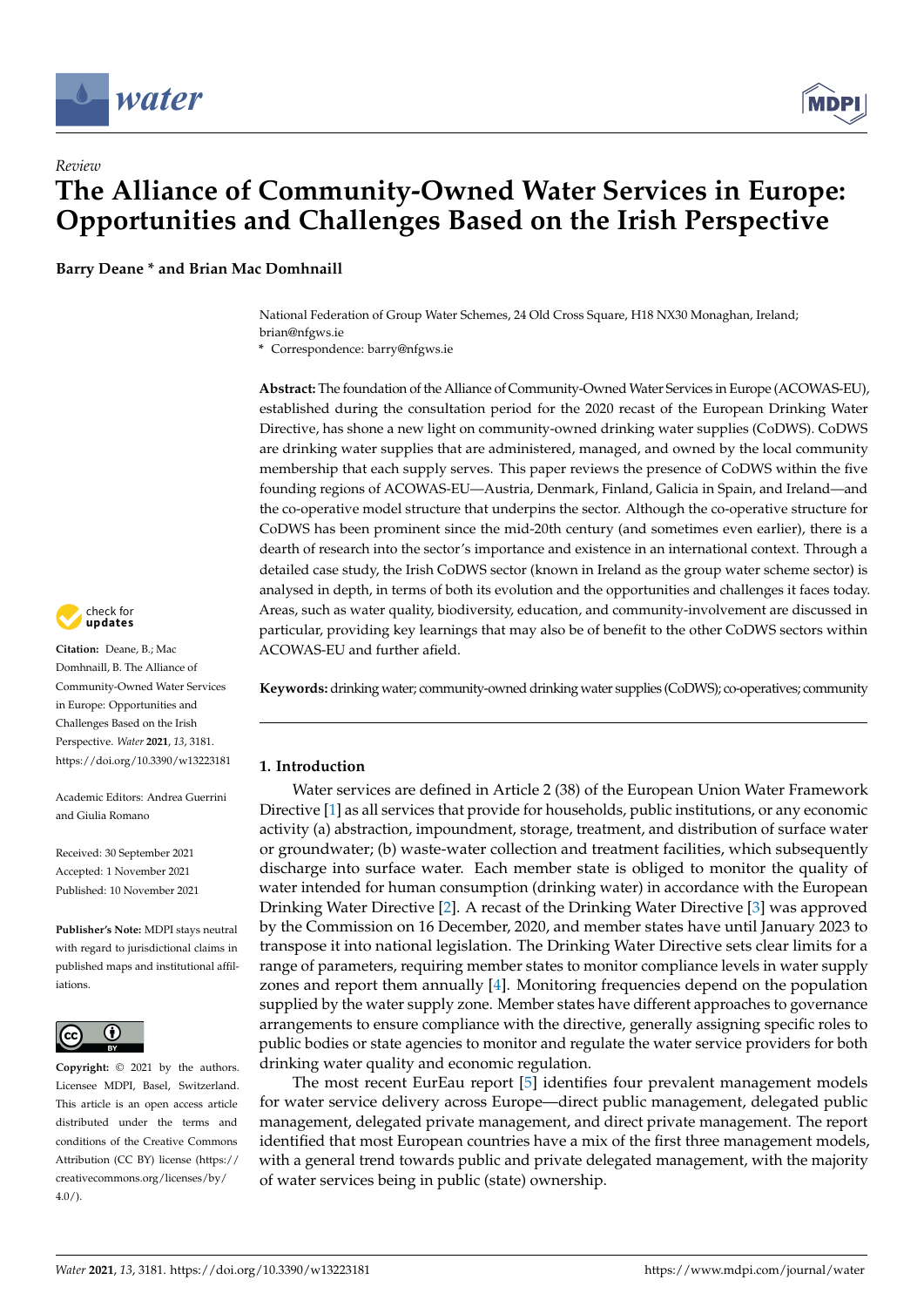For this reason, there has been little recognition of the community-owned water services sector across Europe. In 2011, the World Health Organisation (WHO) defined community-managed supplies in the pan-European region as water supply systems administered and managed via self-responsibility by the community members (for example, co-operatives) who are also the users of the water [\[6\]](#page-18-5).

The World Bank [\[7\]](#page-18-6) also recognised the contribution of community-based organisations, summarised particularly in the delivery of rural water services based on the principle of population density. They identified community-based organisations as primary service providers in highly dispersed rural populations, rural villages, and emerging growth centres. While that paper is based on developing countries, the establishment and existence of community-owned drinking water supplies (CoDWS) is recognised.

Although not every European country appears to have CoDWS, there is evidence of their existence, in, at least, Austria, Cyprus, Denmark, Finland, Germany, Ireland, Italy, and Galicia in Spain. However, most European countries do not differentiate between CoDWS and public supplies when monitoring and reporting water quality data in accordance with the Drinking Water Directive, instead separating water supply zones into small (less than 5000 population supplied) and large (>5000 population served) supplies.

The exception to this is Ireland, where the Irish Environmental Protection Agency (EPA) publish two drinking water quality reports annually, one for public supplies and one for private supplies (including CoDWS) [\[8\]](#page-19-0). Ireland is also one of the founding members of the Alliance of Community-Owned Water Services in Europe (ACOWAS-EU), which was established in 2018.

This paper reviews the five major European regions that make up ACOWAS-EU, in which CoDWS have a significant presence. A sizeable number of these supplies operate under a co-operative model structure, although few studies to date have been undertaken on CoDWS and/or its co-operative governance structure.

#### *1.1. The Concept of a Co-Operative*

Co-operatives have been widely used in European countries since the early 1800s, with the establishment of a co-operative movement attempting to address the concurrent labour and social movement issues being experienced at the time [\[9\]](#page-19-1).

There is evidence of co-operative principles being applied to an established society as early as 1761 [\[10\]](#page-19-2) in Fenwick, Scotland, where local weavers formed the Fenwick Weavers' Society to sell products at a discounted rate [\[11\]](#page-19-3). In 1844, a group of 28 artisans working in the cotton mills established the first modern co-operative business, the 'Rochdale Equitable Pioneers Society,' in Rochdale, England, also known as the Rochdale Pioneers. They are regarded as the founders of the co-operative movement [\[11\]](#page-19-3).

Promotion of the co-operative model led to widespread use of the structure and principles in the United Kingdom and right across Europe during the 19th century. There are examples of co-operatives being established in countries such as Germany, Denmark, Finland, and Austria throughout the mid-19th century. The primary driver appears to have been the food production and distribution sectors, but also 'services,' including the provision of financial and social services. In Germany, a co-operative model was established by Friedrich Wilhelm Raiffeisen and Franz Hermann Schultz-Delitsch for shoemakers in 1949 using similar principles [\[12\]](#page-19-4). Both men were instrumental in the establishment of the community-owned and controlled financial services (which paved the way for the beginning of the credit union movement in Germany in 1862). Co-operatives in Germany have also operated for over 100 years as regional energy utilities, with more than 800 new co-operatives created during the period 1995–2015 [\[13\]](#page-19-5).

## *1.2. The History and Evolution of CoDWS Co-Operatives*

While the co-operative ethos of community owning and sharing of assets, goods and services has been around for well over a century, the use of the structure for water services, and, in particular, drinking water, appears to have only been formally introduced during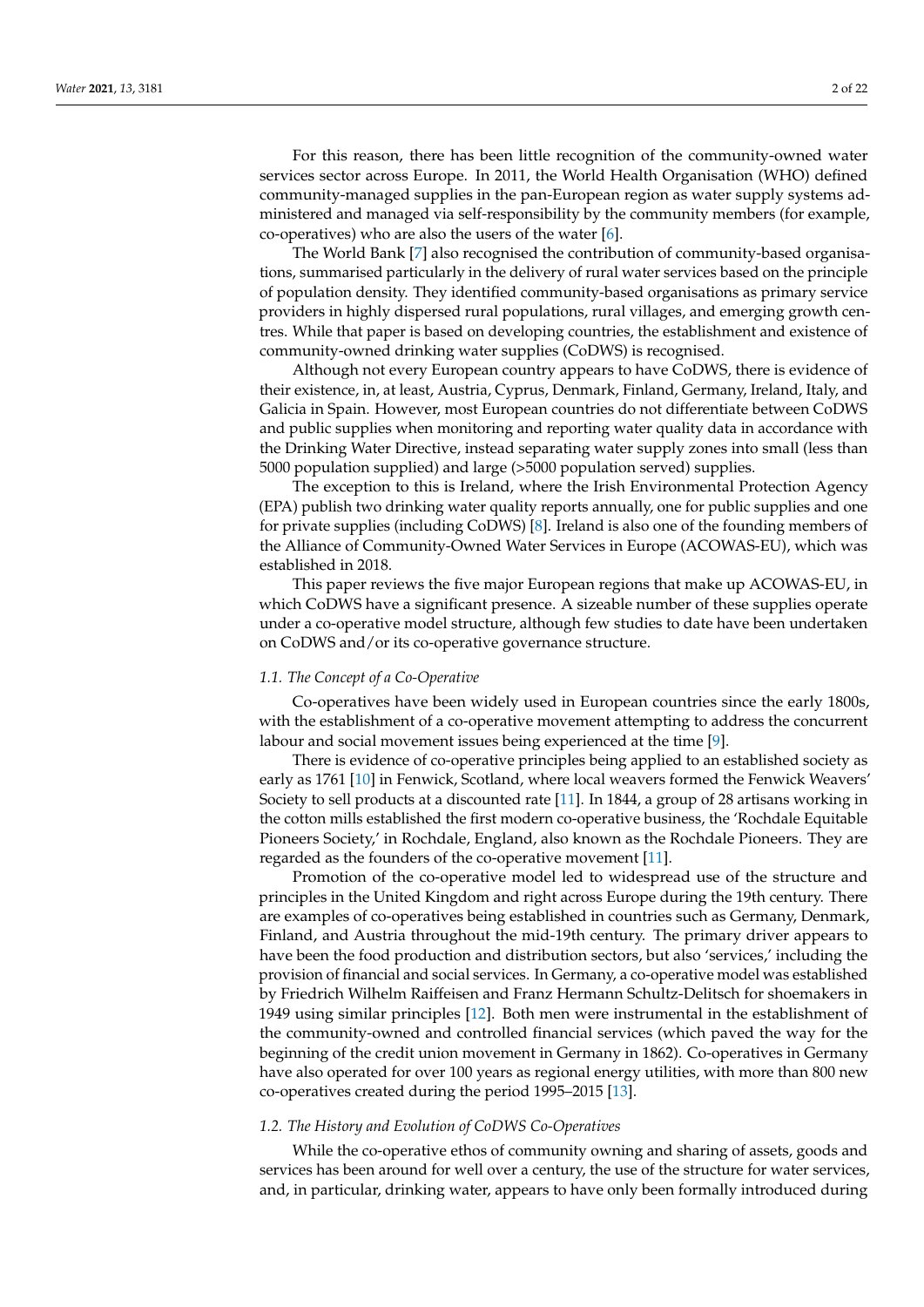the first half of the 1900s. However, Romano [\[14\]](#page-19-6) indicated that there is evidence to support the existence of water co-operatives as early as 1500 in south Tyrol, northern Italy where Leonhard von Völs, Lord of Tyrol, established an entity in Fiè allo Sciliar in 1597. In Finland, the first registered water co-operative was established in Pispala, near the city of Tampere in 1907 [\[15\]](#page-19-7), which resulted in the community not having to travel significant distances to retrieve drinking water in this geographically limited area. Although this first formal water co-operative was established in a suburban area, Arvonen et al. [\[15\]](#page-19-7) describe how typically CoDWS co-operatives were mostly established in rural areas of Finland, largely by the farming community.

Other early examples of CoDWS co-operatives appear in the upper region of Austria, in the period immediately after World War II. On 26 April 1946, the Upper Austrian Parliament passed a unanimous resolution to establish an umbrella organisation for water service providers including community-owned co-operatives to provide support and guidance to its members [\[16\]](#page-19-8).

Community water supply co-operatives can also be found in many rural areas of many developed countries, such as Canada (200 co-ops), the United States (3300 co-ops), and South America (15 water co-operatives in Bolivia and 137 in Chile) [\[15\]](#page-19-7). Furthermore, in developing economies, such as Kenya, many self-organised water supply projects seem to operate largely using the principles of community-owned water co-operatives [\[15\]](#page-19-7). Etongo et al. [\[17\]](#page-19-9) evaluated community participation and capacity development in water users' committees in relation to community-managed water supply systems in Uganda.

## *1.3. CoDWS Co-Operatives Today*

It was not until the mid-20th century that the formal co-operative structure was largely promoted for the provision of CoDWS. This 'co-operative' structure, which forms the basis of the CoDWS governance structure within the ACOWAS-EU member states, was defined by the International Co-operative Alliance (ICA) at its world congress in 1995, as: "An autonomous association of persons united voluntarily to meet their common economic, social and cultural needs and aspirations through jointly owned and democratically controlled enterprise" [\[18\]](#page-19-10).

The seven principles of a co-operative defined by the International Co-operative alliance (1995) are still employed by the ACOWAS-EU members, i.e., (i) voluntary and open membership; (ii) democratic member control; (iii) member economic participation; (iv) autonomy and independence; (v) education, training and information; (vi) co-operation among co-operatives; and (vii) concern for community.

The Irish CoDWS sector (known in Ireland as the group water scheme sector) will be the primary focus of this paper, including an analysis of opportunities and challenges faced by the sector today and how it may provide key learnings for other CoDWS regions within Europe and further afield.

The co-operative movement in Ireland is particularly popular within the agricultural and rural service sectors, such as the CoDWS sector, with recent statistics indicating that 68% of community-owned group water schemes affiliated to their representative body, the National Federation of Group Schemes (NFGWS), are structured as co-operatives [\[19\]](#page-19-11).

Since the turn of the century, there have been significant improvements in Irish CoDWS governance and compliance with drinking water standards [\[8\]](#page-19-0). However, unrelated to this, there is evidence in a wider context of a major deterioration in the health of the aquatic environment, both in Ireland [\[20\]](#page-19-12) and around the world, with a massive loss in biodiversity, and populations are faced with the imminent demise of many more species that were once common in the landscape [\[21\]](#page-19-13). The scale of biodiversity loss is so serious in Ireland that, on 10 May 2019, the Oireachtas (Irish national parliament) declared it a national emergency alongside climate change [\[22\]](#page-19-14).

As loss of habitat through human actions is the primary driver of the biodiversity crisis, and the big question is as follows: how do we halt the further destruction of habitat and encourage the restoration or replacement of habitats that have been either damaged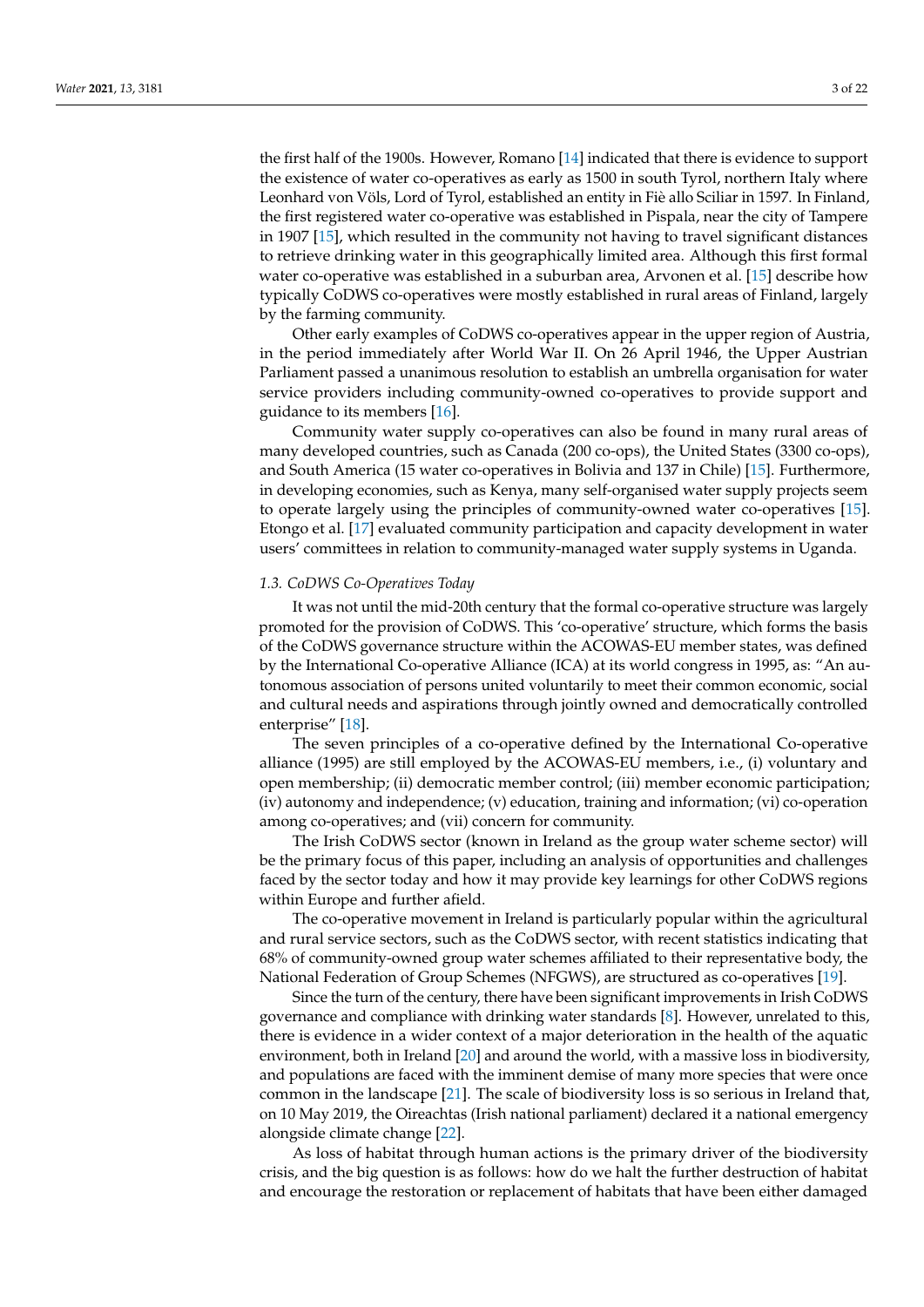or completely destroyed? This paper will explore the role the Irish CoDWS sector is playing—through its drinking water source protection initiatives—in helping to address this crisis.

# **2. ACOWAS-EU**

In February 2018, the European Commission published a draft recast of the Drinking Water Directive [\[23\]](#page-19-15). Many representative organisations for CoDWS individually expressed their concerns with elements of the proposed directive, with a number of these organisations making individual submissions as part of the initial public consultation process. The situation provided the first opportunity for many CoDWS representative organisations to look outside their domestic regions and see if similar type structures existed in other European countries. Recognising the need for greater communication between community-owned water supplies and their representative organisations—an Alliance of Community-owned Water Services in Europe (ACOWAS-EU) was established in September 2018 as an informal information sharing network between organisations from European countries, representing such services.

OÖ WASSER, an umbrella organisation for water service providers from the Upper Austria region, invited interested organisations and academics to discuss the proposed recast Drinking Water Directive and share concerns and experiences. The meeting was attended by CoDWS representatives from Austria, Denmark, Galicia in Spain, and Ireland. An output from the meeting was a short position paper detailing concerns from a CoDWS perspective, which was signed by the representative organisations present and submitted to the European Commission. Although not present at the meeting, the CoDWS representative organisation from Finland expressed its support.

Subsequent meetings were held in Galicia, Spain, in June 2019, and Ireland in September 2019, where the Alliance agreed on a name, mission, shared vision, and a number of strategic objectives:

## ACOWAS-EU Agreed Terms of Reference June 2019

**Membership:** Membership of ACOWAS-EU is open to all organisations and agencies within the European Union representing collectives of community-owned water supplies on a national or regional basis. Associate membership is open to anyone interested in the community-owned water sector.

**Agreed mission:** to provide effective representation for community-owned water supplies within the European Union, building a sustainable and resilient European rural water sector by learning from each other, implementing best practice, providing professional service delivery, protection of drinking water sources, effective water conservation, and the consistent delivery of safe and wholesome drinking water supplies.

**Shared vision:** a sustainable, financially secure, reliable, and efficient community-owned water supply sector within Europe supplying safe and wholesome drinking water on a consistent basis, promoting a co-operative approach to local water service delivery. **Strategic Objectives:**

- To provide a collective voice where necessary at the European level, highlighting the values and interests of the sector in water policy matters.
- To learn from member experiences in relation to: provision of quality drinking water services; implementation of effective measures to protect water sources; implementation of effective water conservation measures; governance arrangements; and professional management and service delivery.

While the umbrella organisations mostly represent community-owned drinking water supplies, some also have members involved in wastewater and irrigation service provision. The next section reviews the extent of the CoDWS movement and representative organisations across four specific countries/regions who are members of ACOWAS-EU, with Ireland discussed in depth later in this paper.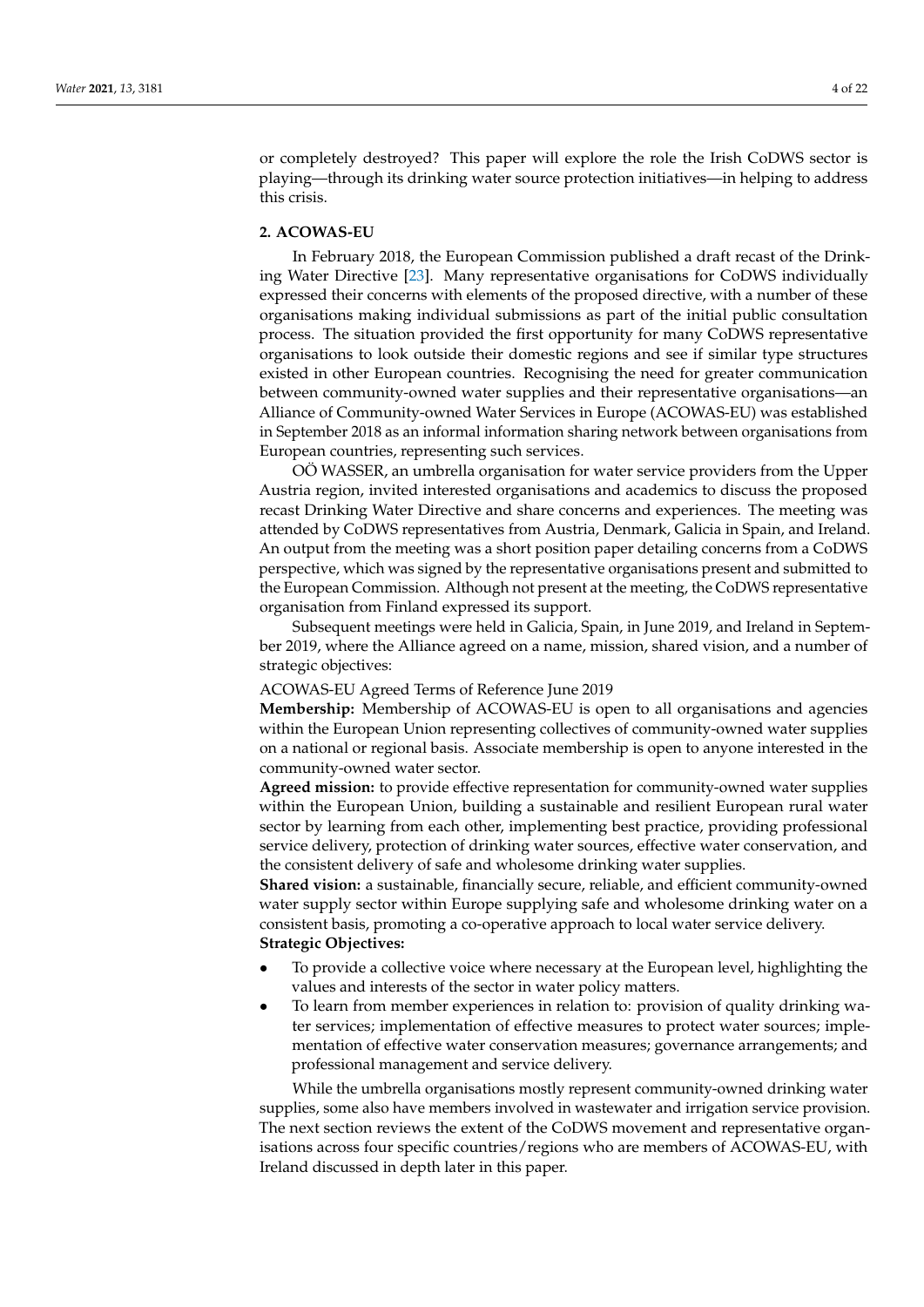# *2.1. Austria*

Large and small municipal utilities serve nearly 70% of the population in Austria. Co-operatives provide water to 11% of inhabitants and the remaining 8% rely on piped self-provision [\[24\]](#page-19-16). Altogether, 24% of Austrians are served by water utilities supplying less than 5000 inhabitants and 66% are connected to water utilities supplying more than 5000 inhabitants [\[24\]](#page-19-16).

In total, Austria has approximately 3400 community-owned water co-operatives [\[24\]](#page-19-16). While the services provided by these co-operatives are primarily drinking water services, some also provide wastewater services. Some water co-operatives have also been established to provide irrigation and flood defence services. The region with the most abundant number of community-owned drinking water supplies is Upper Austria (1085), but numbers also exist in Salzburg, South Burgenland, and Styria.

#### Umbrella Organisations with CoDWS Members in Austria

Umbrella representative organisations were established by the state in four regions, setup to support and assist all water service providers, including CoDWS co-operatives. Each organisation's membership also includes other water-related services, such as wastewater services and irrigation services and a mixture of state and non-state water service-related organisations, including associate members and state representatives.

In 1946, the Upper Austrian State Parliament approved the foundation of an umbrella organisation (known today as OÖ Wasser) for common guidance and support [\[16\]](#page-19-8). The organisation has 1983 members (1101 drinking water co-operatives) along with 64 municipalities, the Province of Upper Austria, the Chamber of Agriculture for Upper Austria, several personal memberships and special systems memberships (source: direct communication with OÖ Wasser, 2021). Of the four umbrella organisations, it has the largest number of community-owned drinking water supplies using the co-operative governance structure.

Three other regions of Austria have also established umbrella organisations. While the objectives and goals of these umbrella organisations appear to be similar to OÖ Wasser, their membership represent fewer community-owned drinking water supplies and more municipal-owned and operated services relating to water. Every year, a meeting is held between all umbrella organisations, which provides an opportunity to network, discuss issues and identify solutions to improve governance, supply, and representation (source: direct communication with OÖ Wasser, 2021).

IG Wassergenossenschaften Südburgenland (IGWS) was founded in the year 2000. Currently, IGWS estimates that only about 120 of the 300 original CoDWS co-operatives in the districts of Jennersdorf, Güssing, and Oberwart are in existence today, providing around 10% of the population in this region with drinking water. The organisation is now 20 years in existence and has 47 CoDWS co-operative members [\[25\]](#page-19-17).

Dachverband Salzburger Wasserversorger (DSWV) was established in October 2003 in the state of Salzburg by order of parliament. There are over 680 water supplies in Salzburg [\[26\]](#page-19-18), with more than 379 represented by DSWV, and 307 represented CoDWS are structured as co-operatives (source: direct communication with DSWV, 2021).

Steirischer Wasserversorgungsverband (StWV) was established in Styria in 1988 under similar circumstances. Its membership in 2017 consisted of 78 organisations, including 17 community-owned water co-operatives [\[27\]](#page-19-19).

Besides the representation of their members, these associations offer members a range of services and support to assist them in implementing best practices and meeting their legislative obligations.

#### *2.2. Denmark*

The Danish water supply is highly decentralised, with approximately 120 drinking water and sewerage utilities organised as companies that supply more densely populated areas, while private CoDWS co-operatives supply mostly rural areas and villages [\[28\]](#page-19-20).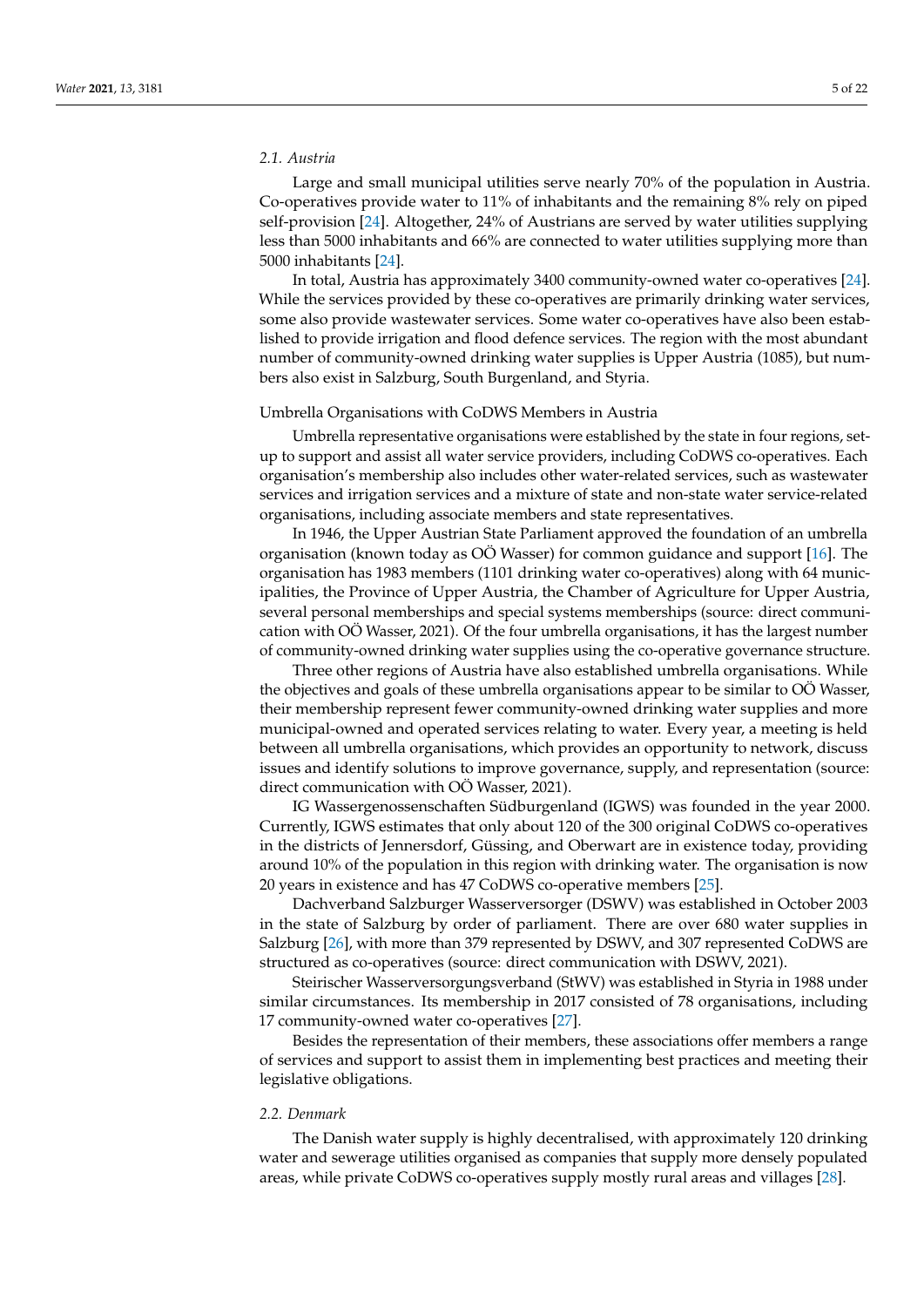CoDWS in Denmark are organised as co-operatives and the Association of Danish Water Supply, Danske Vandvaerker, is their umbrella organisation. Danske Vandvaerker provides representation and assistance to its members including advice, training courses, network management, and political advocacy to promote a safe and efficient water supply [\[29\]](#page-19-21). Danske Vandvaerker has approximately 1800 CoDWS members in Denmark accounting for approximately 40% of the total amount of drinking water abstracted and supplying close to two million people [\[29\]](#page-19-21). The remainder of the population receives services from municipally owned and operated supplies or individual supplies. The number of households connected to a community-owned drinking water co-operative is reported to vary from 10 up to 20,000 households with the average size of approximately 400–600 households. They typically supply villages, small towns, or a number of rural households [\[29\]](#page-19-21).

Danske Vandvaerker reports that its members consist of both privately sourced and publicly sourced CoDWS. By becoming members of Danske Vandvaerker, members are entitled to legal advice of any kind regarding water supply, insurance, access to conferences and expos, training, advice, and assistance (source: direct communication with Danske Vandvaerker, 2021).

## *2.3. Finland*

There are reported to be over 4000 co-operatives in Finland, having almost 7 million memberships out of a population 5.5 million [\[30\]](#page-19-22). This suggests many citizens are members of multiple co-operatives and according to Pellervo [\[30\]](#page-19-22), approximately 80% of Finns are members of at least one co-operative. It is estimated that there are over 1500 of these co-operatives supplying drinking water to 13% of the population, mainly in rural areas [\[31\]](#page-19-23), with water co-operatives established and shaped according to local areas need and available resources [\[15\]](#page-19-7).

Unlike in other European countries, a significant amount of research on CoDWS in Finland has been undertaken. Arvonen et al. [\[15\]](#page-19-7) report that CoDWS operated largely as co-operatives, the first of which was established in Pispala, near Tampere in 1907. Its establishment was again as a result of people having to retrieve drinking water from a distant water source [\[32\]](#page-19-24).

The publication, 'Features of Water Cooperatives: A Comparative Study of Finland and Kenya,' identifies the evolution of CoDWS co-operatives in Finland, summarised in Table [1](#page-5-0) below.

<span id="page-5-0"></span>

| Period                                   |                                                                                                                  |                                                                                                                | 3                                                                                                                                                                                       | 4                                                                                                                                              | 5                                                                                                                                                                        |
|------------------------------------------|------------------------------------------------------------------------------------------------------------------|----------------------------------------------------------------------------------------------------------------|-----------------------------------------------------------------------------------------------------------------------------------------------------------------------------------------|------------------------------------------------------------------------------------------------------------------------------------------------|--------------------------------------------------------------------------------------------------------------------------------------------------------------------------|
|                                          | 1900-1950                                                                                                        | 1950-1970s                                                                                                     | 1975-1990s                                                                                                                                                                              | 1990s-Today                                                                                                                                    | 1950s-1960s                                                                                                                                                              |
| Characteristics of<br>water cooperatives | Built without<br>financial support.<br>Willingness to<br>continue as<br>independent<br>cooperatives<br>is strong | Stronger role of<br>municipalities and<br>state-Loans and<br>grants for<br>organizing rural<br>water services. | Mostly in<br>rural areas.<br>Actively<br>encouraged and<br>supported by<br>municipalities.<br>Less independent<br>than earlier<br>cooperatives—<br>Weaker ownership<br>passive members. | Mostly in<br>rural areas.<br>Sanitation.<br>External pressure<br>significant for<br>setting up.<br>Often planned<br>as temporary<br>solutions. | Larger water<br>cooperatives.<br>Operate in<br>midsized towns,<br>very similar to<br>municipal utilities,<br>however, nonprofit<br>based.<br>Employees Skilled<br>labour |

**Table 1.** Development phases of Finnish Water Cooperatives [\[15\]](#page-19-7).

These phases demonstrate how the sector evolved, established initially out of necessity with heavy reliance on volunteerism, moving to a model influenced by policy such as various funding incentives, and ultimately progressing towards larger co-operatives operated and managed in a professional manner similar to small utilities.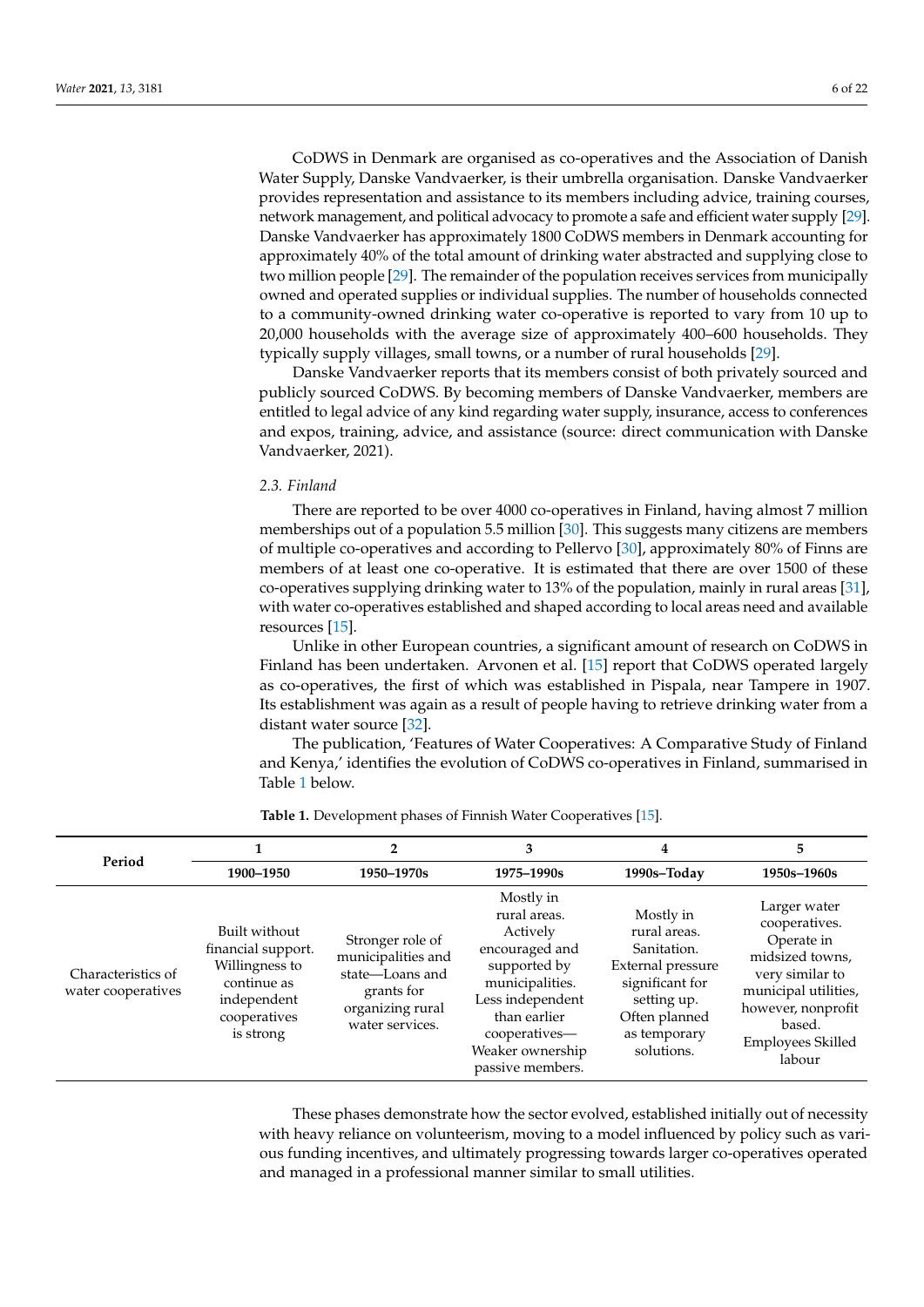Takala et al. [\[33\]](#page-19-25) report that water co-operatives in Finland are quite diverse in terms of corporate form, size, services provided, knowledge and technical expertise, economic situation, infrastructural state, and maintenance provided. This diversity is reportedly driven by differences in individuals, membership needs, environmental and economic circumstances with CoDWS being shaped according to the needs of members and available resources [\[33\]](#page-19-25).

#### Suomen Vesihuolto-Osuuskunnat Ry—The Association of Finnish Water Co-Operatives

SVOSK is an umbrella body formed to represent the interests of CoDWS co-operatives across Finland. Its register includes 1316 registered water co-operatives [\[15\]](#page-19-7). The Association was established in 2009 to serve the interests of water co-operatives across the country, particularly drinking water supply and water sanitation. SVOSK is a member of the Pellervo Society, which is an umbrella organisation for all Finnish co-operatives and a forum for co-operative activities.

SVOSK acts as a nationwide non-profit representative and development association for water co-operatives and water associations (SVOSK defined the term 'Association' as referring to a group of people organised for a joint purpose structured as a partnership, co-operative, or limited company). Its membership consists of both privately sourced and publicly sourced community-owned drinking water supplies. Its aim is also to strengthen skills and promote co-operation between CoDWS and public water sectors, promote the quality and safety of domestic water, promote equality between community-owned and local government-owned water utilities. It promotes knowledge exchange between members, and provides advisory and training services [\[34\]](#page-19-26).

#### *2.4. Galicia, Spain*

According to Sanchez [\[35\]](#page-19-27), water services in Spain are provided by either public authorities, private companies, public-private consortiums or municipal services. In Galicia, users rely mostly on private companies, which represents almost double the ratio compared to national scale [\[35\]](#page-19-27).

The autonomous community of Galicia is located in the northwest of Spain. Sanchez [\[35\]](#page-19-27) reports that rural areas are most likely to be supplied by decentralised CoDWS. According to the Life Rural Supplies project, more than 580,000 people get their drinking water through, what it describes as 'autonomous solutions'—either through CoDWS or private wells with the remaining population served by municipal supplies [\[36\]](#page-20-0). In addition Campo Galego estimates that in Galicia there may be more than 5000 community catchments [\[37\]](#page-20-1), all indicating a significant CoDWS sector.

# Comunidade Xeral De Augas De Galicia

Comunidade Xeral De Augas De Galicia (COXAPO) is an association of communityowned water supplies in the Pontevedra province of Galicia. COXAPO represents a total of 165 community-owned water supplies across the region, representing 20,471 houses (71,648 population). COXAPO was established in Tomiño, in 2008, following a water conference in Estás, when several community-owned water supplies joined together to seek recognition and support for their members from the regional government [\[38\]](#page-20-2).

The organisation represents the sector at local and regional levels, contributing to water policy, working with governing bodies and advising and supporting its members to ensure compliance with the Drinking Water Directive. The association has developed several low-cost treatment solution models along with establishing a continuous water quality monitoring system for members. It actively promotes water quality and conservation, having developed procedures and template manuals for members. COXAPO reports that all members are required to have a legal structure in place. The organisation assists CoDWS in this regard and ensures a co-operative ethos underpins their operations (source: direct communication with COXAPO, 2021).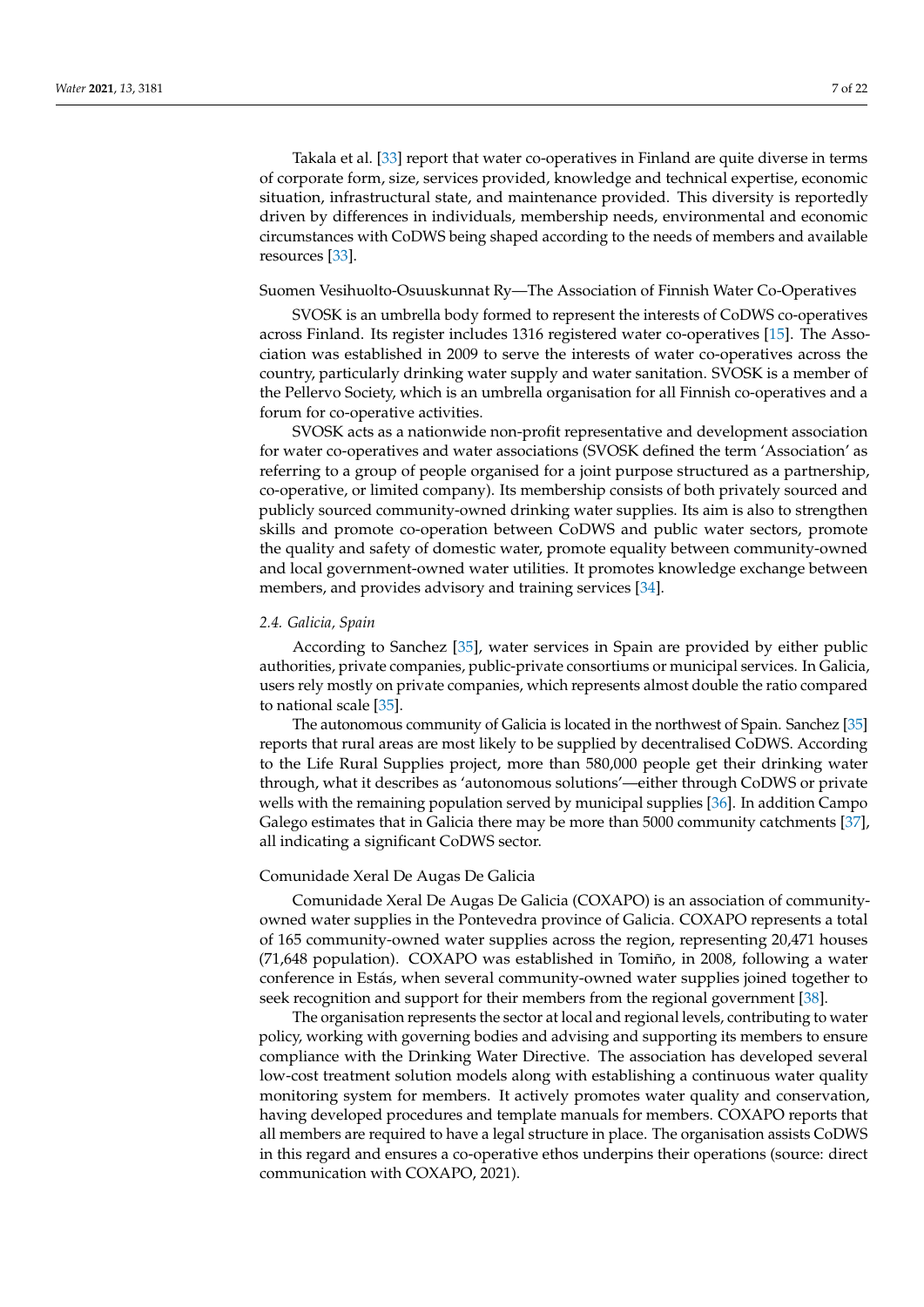# *2.5. Existence in Other European Countries and Beyond*

While there is further evidence to support the existence of community-owned water supplies utilising the co-operative structure and ethos in other European countries and jurisdictions, they will not be explored further in this paper. Only limited research on the sector has been completed to date; however, it appears that many CoDWS continue to operate successfully independent of each other and the state.

Pietilä et al. [\[39\]](#page-20-3) directly reference the existence of water co-operatives elsewhere in Europe, including Germany and Italy. Romano [\[14\]](#page-19-6) identified approximately 150 established water co-operatives in Germany and more than 80 community-owned water supplies in South Tyrol in Italy, as well as evidence of similar type structures internationally. The absence of any representative organisation in Italy is noted.

#### **3. The Community-Owned Group Water Scheme Sector in Ireland**

The formation and the evolvement of the co-operative movement and the establishment of the community-owned group water scheme sector in Ireland is being used as a case study in this paper. This case study explores the early development and evolution of the group water scheme (GWS) sector, the formation of the National Federation of Group Water Schemes (NFGWS), and promotion of the co-operative structure to improve governance arrangements. How water quality issues (identified in the 1990s) were overcome is also explored; thus, transforming the sector into its current position.

#### *3.1. Emergence and Early Establishment*

The co-operative movement had a transformative effect on the economy of rural Ireland in the latter years of the 19th century [\[40\]](#page-20-4). The Irish economy was struggling in the aftermath of the famine and land reform, and a few visionaries (including Horace Plunkett, RA Anderson, George Russell, Lord Monteagle, and Rev Tom Finlay) were instrumental in establishing the Irish Agricultural Organisation Society in 1894, later renamed the Irish Co-operative Organisation Society in 1979. The number of co-operatives grew from 33 in 1894 to 1114 societies by 1920 [\[41\]](#page-20-5). The creameries and agricultural societies were the first to be established but this was followed by the setting up of Agricultural Credit Co-operatives. Today, Irish co-operatives and their associated companies have >150,000 individual members and 12,000 employees in Ireland, with 12 co-operatives each generating a turnover in excess of EUR 100 million [\[42\]](#page-20-6).

The model has proven to be of value to rural communities in providing a framework within which communities can collectively address issues of peripherality and underdevelopment, particularly in the case of community owned group water schemes. The adoption of the co-operative model by the wider community-owned rural water sector commenced on 26 June 1973, when two newly formed group water schemes—Killasser GWS and Menlough GWS—were registered as 'Societies' under the Industrial and Provident Societies Act. Their establishment started a gradual move towards the co-operative model becoming the prevailing corporate structure in the sector. This structure was a natural fit, given the sector's prioritisation and promotion of open and democratic member-participation, leading to accountable management grounded in a rights-based approach.

Although the availability of a water supply was a determining factor in the location of suitable sites for co-operative creameries in Ireland in the late 19th and early 20th centuries, neither rural food processing facilities nor the dairy farms supplying them had access to a municipal water supply [\[43\]](#page-20-7). The absence of communal piped water supplies would remain a fact of life in rural Ireland until the 1960s and 1970s with the construction of regional public supply networks and adoption of the group water scheme model where regional mains were unavailable. Until then, for most families and businesses, potable water was carried from the nearest available spring well or from a surface water source, a dug well or rainwater collected from the roofs of buildings.

Following the government decision to expand the provision of electricity to rural areas (which began in 1946), the argument for the construction of communal piped rural water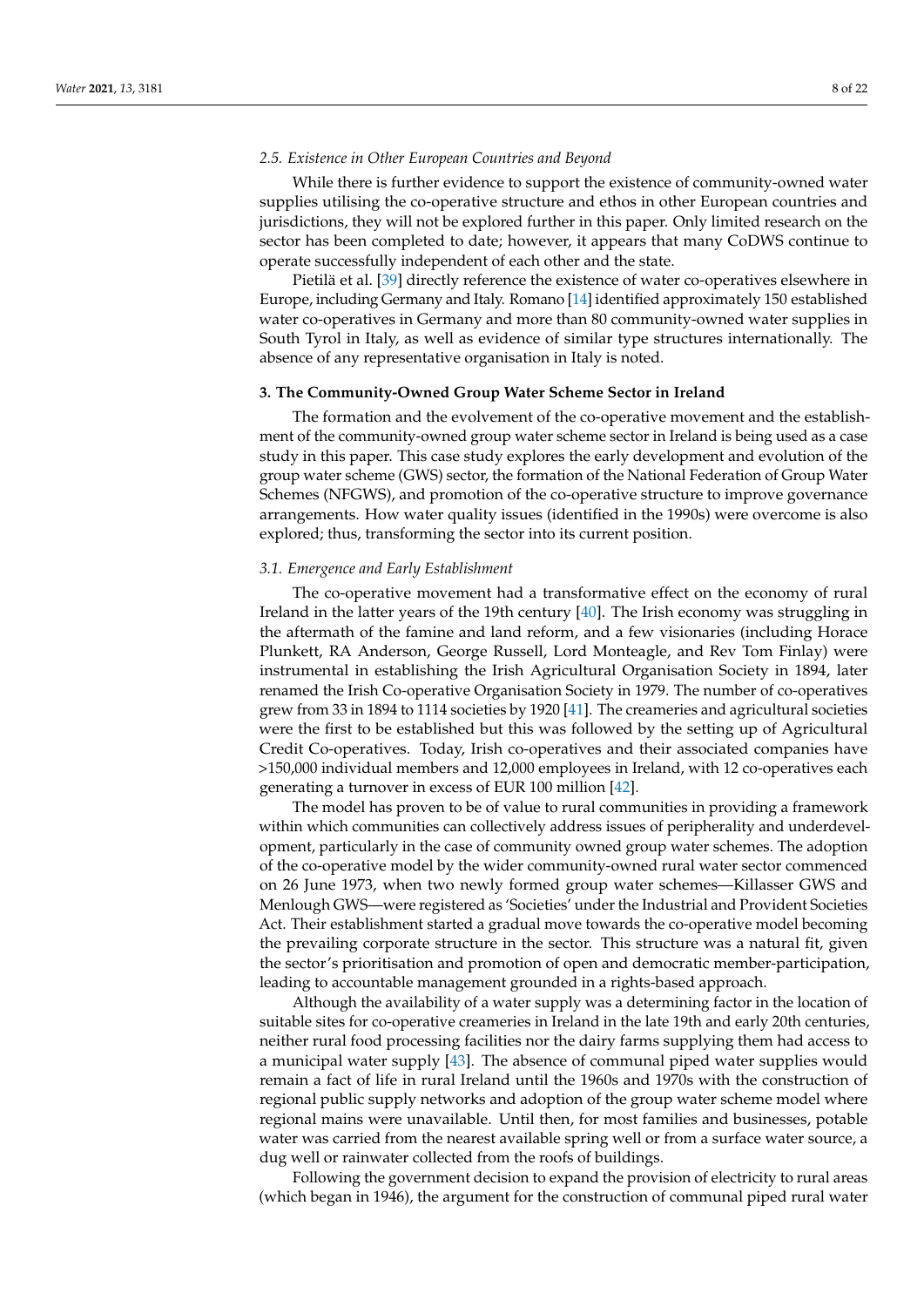supplies was raised [\[44\]](#page-20-8). To address the situation where only 3% of rural households were on a communal water supply, and just one in eight had a piped supply, a three-pronged approach was envisaged under the strategy, which included (i) the provision of regional schemes operated by the Sanitary Authorities; (ii) the provision of group schemes by local communities where reliable local sources were available; and (iii) the provision of piped water by individual householders where neither of the other approaches were feasible.

A model upon which the group water scheme sector would be built had already been established during the late 1950s in a rural area in the east of Ireland, outside Blessington, County Wicklow. This was championed by many organisations including the Department of Local Government as the appropriate solution where it was not feasible to provide a regional supply. Campaigns, such as the Turn on the Tap campaign, launched by the Irish Countrywomen's Association in collaboration with the ESB, and the development of a short promotional film Water Wisdom by the Department of Local Government further promoted the model [\[44\]](#page-20-8). After a spurt during the early years of the decade, the rate of construction appears to have declined in the late 1960s and 42% of rural households still lacked a piped water supply in 1971.

Entry to the EEC in 1972 proved a defining moment in the development of communal water supplies in rural Ireland [\[45\]](#page-20-9). Farm organisations and dairy co-operatives began actively promoting the campaign for rural water and took a lead role in the formation of group schemes, encouraging their members to provide sources (and access to sources) as well as sites for pumphouses and reservoirs. As a result, the sector flourished in the 1970s, with all but a few of the privately sourced schemes having completed construction by the early 1980s.

Most early group water schemes were formed in the groundwater zones of the east and south of Ireland; a spring or borehole providing a supply to communities within a defined geographic area [\[46\]](#page-20-10). As the sector expanded into the 'surface water' zones in the 1970s, schemes tended to be much larger than previously, as predominantly lake sources provided natural raw water reservoirs. In addition, the hilly topography of the border counties and parts of the west of Ireland facilitated gravity feeding a water supply to a much wider geographic area. Distribution networks were provided to service hundreds of dispersed rural dwellings.

In terms of size, group water schemes range from as few as two houses to a small number that supply well in excess of 1000 households [\[47\]](#page-20-11). There are approximately 300,000 citizens supplied by the community-owned group water scheme sector today, or just over 6% of all households in the jurisdiction [\[48\]](#page-20-12). The scale of the publicly sourced GWS sector (i.e., schemes owning the distribution network, but receiving treated water from a municipal supply) has always been more difficult to determine with any degree of certainty, but based on returns from EPA reports [\[49\]](#page-20-13), approximately 2% of the Irish population is currently on regulated publicly sourced GWS supplies.

Without state support and active supervision, weaknesses inherent in the GWS model began to manifest during the 1980s and 1990s, such as lack of effective co-ordination/management structures, lack of appropriate treatment, and lack of financial resources. The absence of a central organisation to represent group water schemes and to provide training and mentoring meant that individual supplies were isolated from one another and did not have the benefit of mutual learning, knowledge transfer, and sharing of practical experience.

Drinking water quality reports published by Ireland's Environmental Protection Agency (EPA) from the early 1990s carried results of all communal supplies, making Ireland one of only three countries in the European Union to include community-owned supplies at the time [\[50\]](#page-20-14). The EPA results attested to widespread non-compliance with microbiological parameters within the sector, with a sizeable majority of schemes failing to meet the standards for faecal indicators, such as *Escherichia coli (E. coli)*.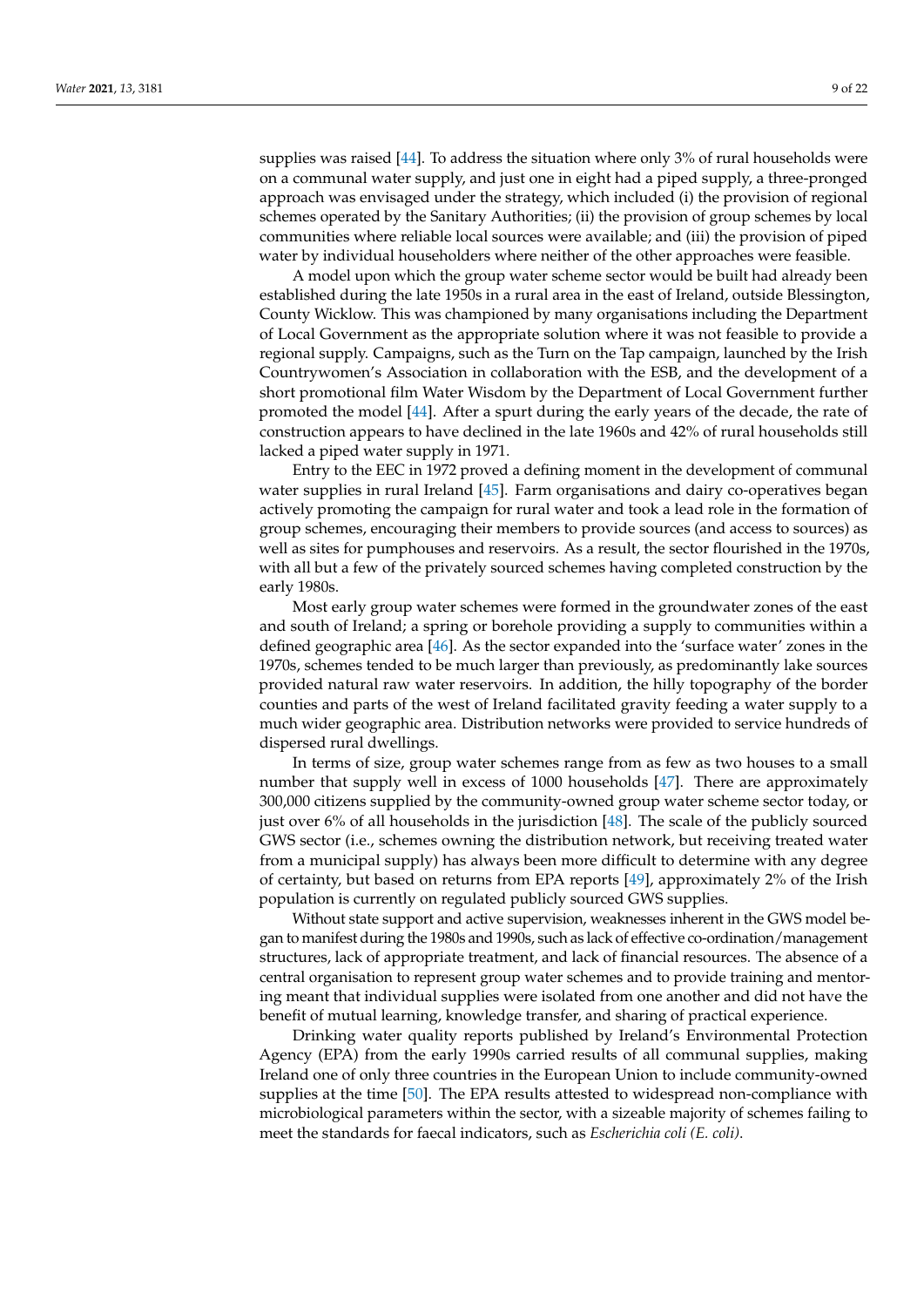## *3.2. Formation of the National Federation of Group Water Schemes*

In December 1996, the Irish Environment Minister, Brendan Howlin, announced the abolition of charges for domestic consumers on water supplies operated by municipal authorities. The group scheme sector—providing an estimated 25% of rural water supply at that time—was excluded from the announcement. In response, group water schemes began talking to one another at a local, regional and then national level with meetings and consultations held to determine how the sector should respond to its exclusion from State supports.

In February 1997, the NFGWS was established and a National Executive put in place. The primary objective of the new umbrella organisation was to secure equality of treatment, ensuring that those it represented received their full entitlement to the financial supports already conceded to their fellow citizens in urban areas. In the early stages of its development, the NFGWS was, therefore, a campaigning organisation, exerting pressure on government on the issue of financial supports and threatening to put forward candidates for election to Dáil Éireann unless the sector's grievances were addressed [\[51\]](#page-20-15).

Far from meeting resistance to its demands, the NFGWS found that government and civil servants were receptive, welcoming the NFGWS as a vehicle through which it could address the issue of widespread parametric non-compliance in GWS supplies. The need for action intensified following confirmation that several members of one group water scheme in the northwest of Ireland (Ballycroy GWS, County Mayo) were taking a case to the European Commission, accusing the Irish State of failing in its obligation to comply with the Drinking Water Directive [\[52\]](#page-20-16). As early as October 1998, the Commission wrote to the Irish government setting out the strong case being made against it. This was the context in which a Rural Water Programme (RWP) was negotiated between the NFGWS and the Department of the Environment.

The agreement reached in 1998 established a framework for tackling problems in the rural water sector. This included the establishment of a Ministerial advisory body titled the National Rural Water Monitoring Committee (NRWMC), which would include senior civil servants from the Minister's Department, representatives of the municipal authorities and rural stakeholders including the NFGWS. Day-to-day responsibility for overseeing the sector was transferred from central government to the municipal authorities whose task would be to administer the capital funding and an operational subsidy for group water schemes, both of which were key elements of the RWP.

In terms of its strategic objectives, the programme aimed to protect public health by ensuring compliance with the Drinking Water Directive while pursuing a planned approach to investment, ensuring best practice in all aspects of the management and operation of rural water schemes while sustaining the rural environment and promote economic development. The principle of partnership between the voluntary group water sector the Department and local authorities was essential, with local authorities required to assist in the effective administration of the devolved rural water programme [\[50\]](#page-20-14).

As a practical consequence of the agreed partnership framework, the NFGWS quickly evolved from a campaigning to a negotiating body that would collaborate with other rural water stakeholders, including municipal authorities and central government.

The formation of the NFGWS as a co-operative society in 1997, acted as the catalyst for a major expansion in the numbers of existing schemes reorganising as co-ops. A total of f54 of the 403 schemes affiliated to the NFGWS in 2020 had already adopted co-operative status prior to the formation of the NFGWS, whereas hundreds registered in the years afterwards. Growth in the number of co-operatives within the sector was chronicled in the NFGWS's Annual Reports from 2002 until 2010. In its Annual Report for 2020, the NFGWS revealed that, of affiliated schemes, 275 were registered co-operatives, 83 trusteeships, 43 companies, 1 association, and 1 for which its corporate status was unclassified [\[19\]](#page-19-11).

Internally, the NFGWS set about putting in place the structures required to effectively carry out its remit. The years 2001 and 2002 saw the implementation of 35 organisational recommendations contained in a consultancy report drawn up by the co-operative umbrella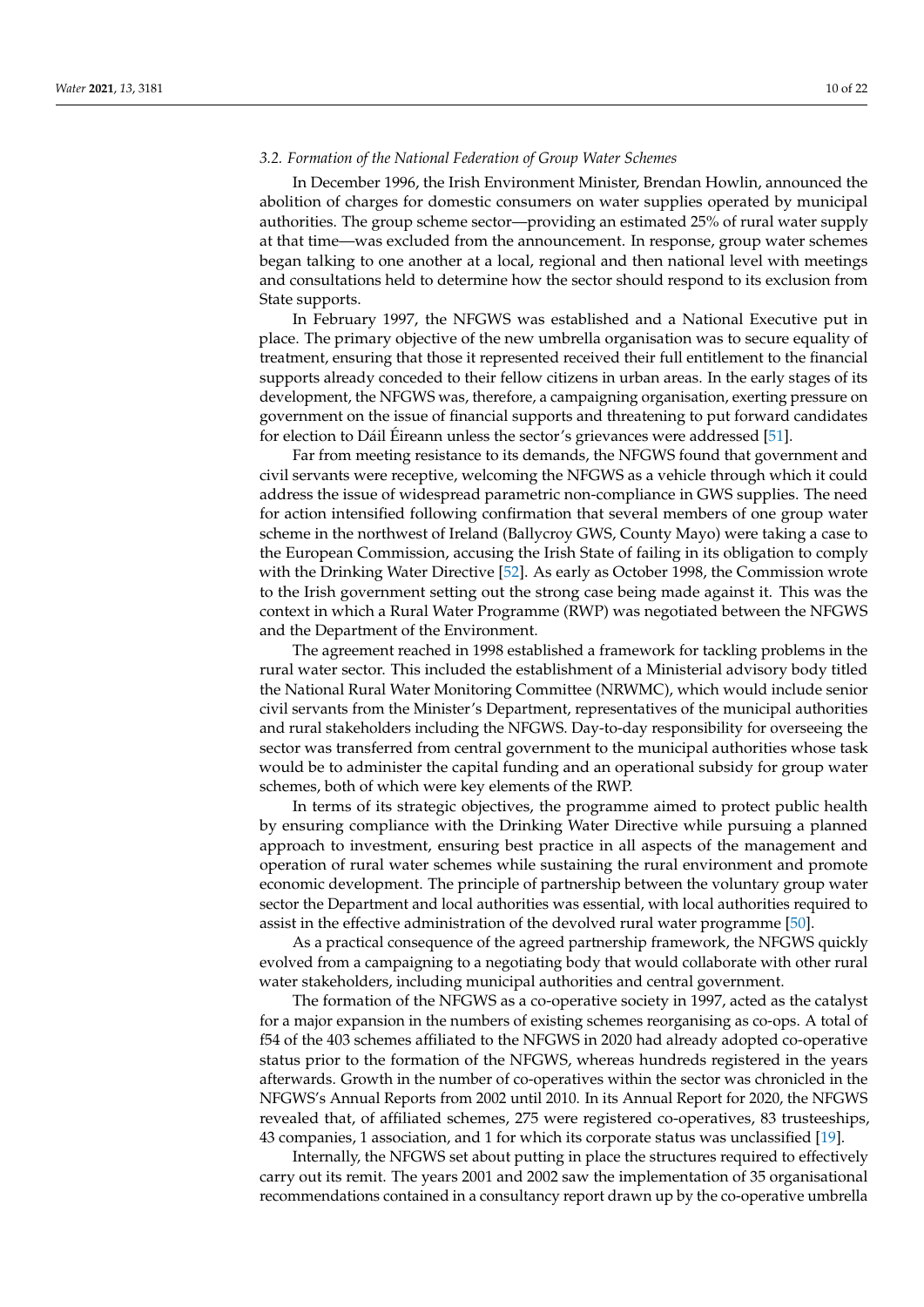body, ICOS [\[53\]](#page-20-17). Their implementation heralded an increasingly professional approach in terms of the internal management of the NFGWS and its working relationship with external organisations.

This dominance of the co-operative model in Ireland's GWS sector was driven by the NFGWS Board, management and staff precisely because it best reflects the fact that schemes (regardless of corporate status) are owned by their members, each member having an equal say in the strategic management of their community asset. As a further example of its focus on schemes as community entities, the NFGWS developed a Charter of Rights and Responsibilities for the members of group water schemes, the adoption of which became a condition for drawing down the operational subsidy.

#### *3.3. Transformation of the Irish GWS Sector*

An adjudication by the European Court of Justice issued on 14 November 2002 (Case C-316/00) ruled against Ireland for failing to properly implement the Drinking Water Directive. It found that group water schemes must comply with the same onerous quality standards demanded of a municipal water supply and, furthermore, that the state must ensure that this standard was achieved by all water providers under the Drinking Water Regulations (i.e., those supplying more than 50 people or smaller supplies with a social/commercial connection) [\[54\]](#page-20-18).

In light of the ECJ's judgement, the initial RWP upgrade strategy of piloting new treatment technologies and their application on a scheme-by-scheme basis was set aside, given the clear need for an approach that would deliver change within a shorter timeframe. The scale of the challenge was evident from an annex to the ECJ judgement listing 453 group water schemes. A further 276 non-compliant schemes were subsequently identified, making a total of 729. Even with the removal from the list of 145 schemes that had already connected to public supplies, there were 584 schemes to be upgraded.

The new strategy agreed by the NRWMC, Action Plan for Rural Drinking Water Quality 2003–2006, determined that the most economically advantageous upgrade solution would be pursued for schemes seeking capital support to upgrade. For many—particularly those relying on surface waters—this meant agreeing to become part of a 'bundle' in a Design Build Operate (DBO) projects in which a professional water services provider would design and operate a treatment process capable of delivering safe and wholesome drinking water over a 20-year contract period. By 2012, when the final DBO bundling contract began its operational phase, 219 group water schemes incorporating more than 47,000 households had been upgraded via this plank of the strategy. Connection to public mains/taking-in-charge, the preferred option in the agreed NRWMC strategy for noncompliant schemes that were close to municipal distribution networks, meant the loss of identity/sovereignty for the schemes involved, resulting in considerable resentment and opposition that was only overcome through NFGWS intervention, and the fact that little or no financial contribution was expected from the schemes involved. Since agreement of the Action Plan in January 2003, some 200 privately sourced schemes were connected to public mains. Improved disinfection systems (and occasionally filtration processes) have been installed on some 200 stand-alone schemes under the Rural Water Programme. However, compliance issues persist due, in part, to the purely voluntary management of many such schemes [\[8\]](#page-19-0).

The capital programme, costing more than EUR 1 billion did not end at water treatment. There was a major investment in other water services infrastructure including reservoirs and distribution pipes and fittings. Grant-aid covered 85% of these costs, with the schemes contributing the 15% balance. As part of this network upgrade strategy, the NFGWS argued for (and secured funding towards) universal metering of all GWS connections, an investment that has contributed to a substantial reduction in daily water demand across the sector, with add-on benefits for water abstraction, treatment, and distribution [\[47\]](#page-20-11).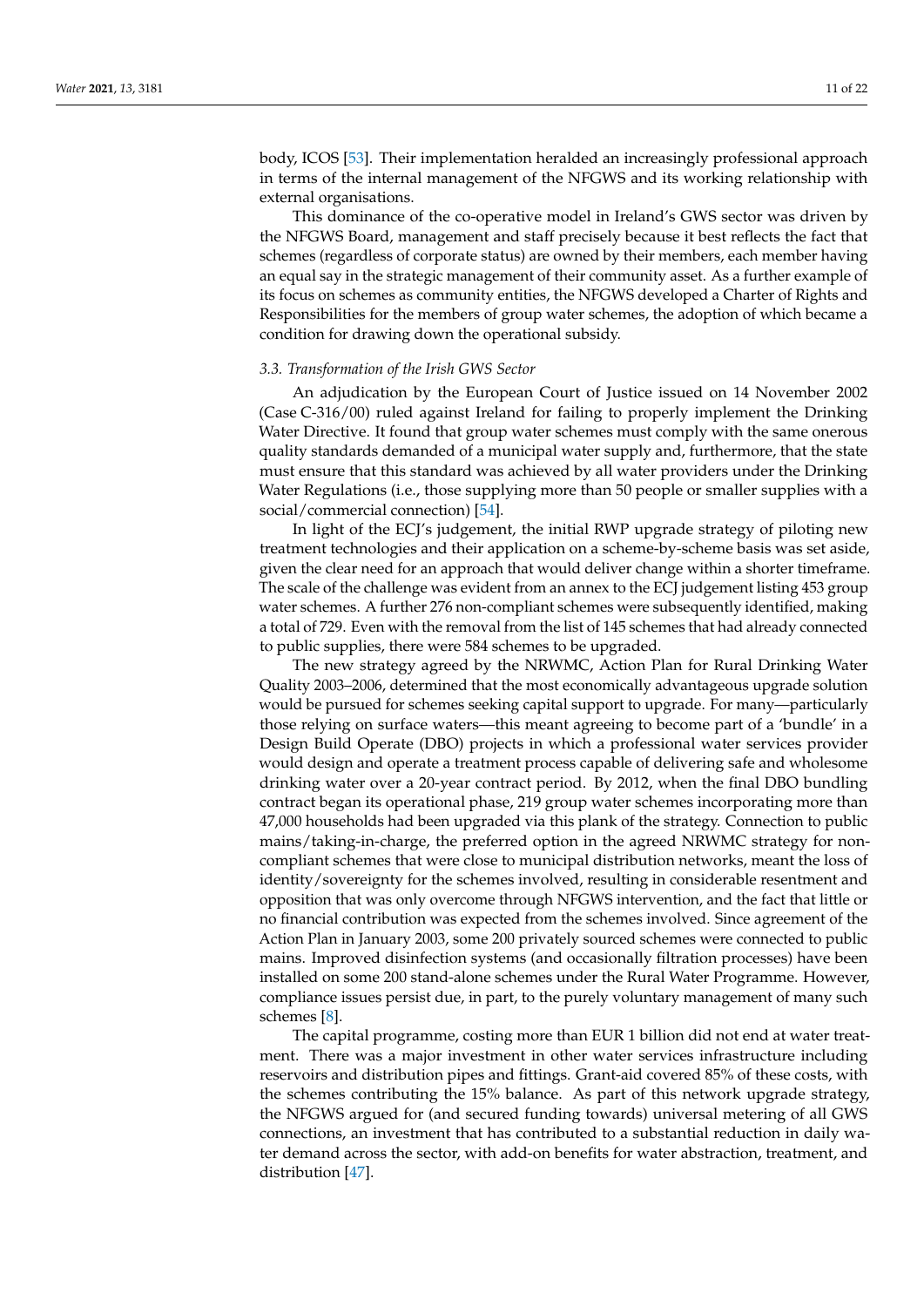Under the NRWMC Action Plan, the NFGWS required the recruitment of additional regional development officers and an increased emphasis on training, mentoring, and the dissemination of educational/information materials. Apart from encouraging schemes to consider an upgrade strategy that may not have been their preferred option, this engagement was important for another reason; under the RWP, the State agreed to provide an operational subsidy in addition to capital supports, but there was no automatic entitlement to subsidy. Rather, terms and conditions were introduced, aimed at encouraging schemes to adopt best management practice, especially in terms of delivering a quality water supply. Capacity building was, therefore, a core element of the RWP.

NFGWS strategy is to rationalise clusters of such schemes with a view to putting in place paid management (to achieve compliance with the parameters under the Drinking Water Directive) and to better provide for their sustainability as community-owned businesses.

The Charter of Rights and Responsibilities developed by the NFGWS in 2000 was key to recognising the individual and collective rights and responsibilities of members of group water schemes, while it built on the concept of shared responsibility and set standards for governance and service. This, along with the development and adoption of the Group Water Scheme Co-operative Model Rules by individual schemes, greatly helped improve local governance arrangements.

#### **4. Discussion—Future Challenges and Opportunities for CoDWS**

Despite improvements in the structure and operation of CoDWS since its inception, challenges still exist, from a combination of environmental, social and economic perspectives. However, hand-in-hand with such challenges are opportunities for CoDWS, which are discussed based on the Irish experience and are considered relevant across any jurisdiction.

#### *4.1. Water Quality*

As described earlier, national drinking water quality data is not reported specifically for CoDWS, with Ireland being the exception. While limited water quality data are available for some individual CoDWS (either through individual CoDWS or umbrella organisation websites), published national drinking water quality results differentiate water supply zones in terms of volume of drinking water supplied with large supplies (supplying  $> 1000$  m<sup>3</sup> per day or  $>5000$  people) and small supplies (supplying  $< 1000$  m<sup>3</sup> per day or <5000 people [\[55\]](#page-20-19). Using the principle that CoDWS are generally smaller that municipally owned supplies, data from the European Commission Synthesis Report on the Quality of Drinking Water in the Union examining the member states' reports for the 2011–2013 period was reviewed for the other four regions part of ACOWAS-EU.

Austria has ample high-quality groundwater resources [\[56\]](#page-20-20). Given the good quality of the raw water, treatment is minimal, with the use of UV disinfection common, along with only basic filtration and pH correction if required. A high percentage (85.9%) of reported small water supply zones was in full compliance with the quality requirements in the Drinking Water Directive during the 2011–2013 period [\[57\]](#page-20-21).

The Danish drinking water supply is based entirely on groundwater, needing only minimal treatment with aeration, pH adjustment and filtration [\[58\]](#page-20-22). Data from the European Commission Synthesis Report on the Quality of Drinking Water 2011–2013 for Denmark demonstrated a moderate percentage 66.3%, or 1374, of small water supply zones was in full compliance with the drinking water quality requirements [\[57\]](#page-20-21). However, some regions do appear to be experiencing pressure on those resources. Groundwater quality in some areas appears to be under threat from nitrates and pesticides pollution and salt water from rising sea levels [\[59\]](#page-20-23).

CoDWS in Finland supply water from a mixture of surface and groundwater sources. The Finnish Institute for Health and Welfare estimates that 42% of drinking water comes from groundwater, 38% from surface water, and 20% from artificial groundwater (shallow wells possibly influenced by surface water) [\[60\]](#page-20-24). Data from the European Commission 2016 Synthesis Report on the Quality of Drinking Water in Finland for the 2011–2013 period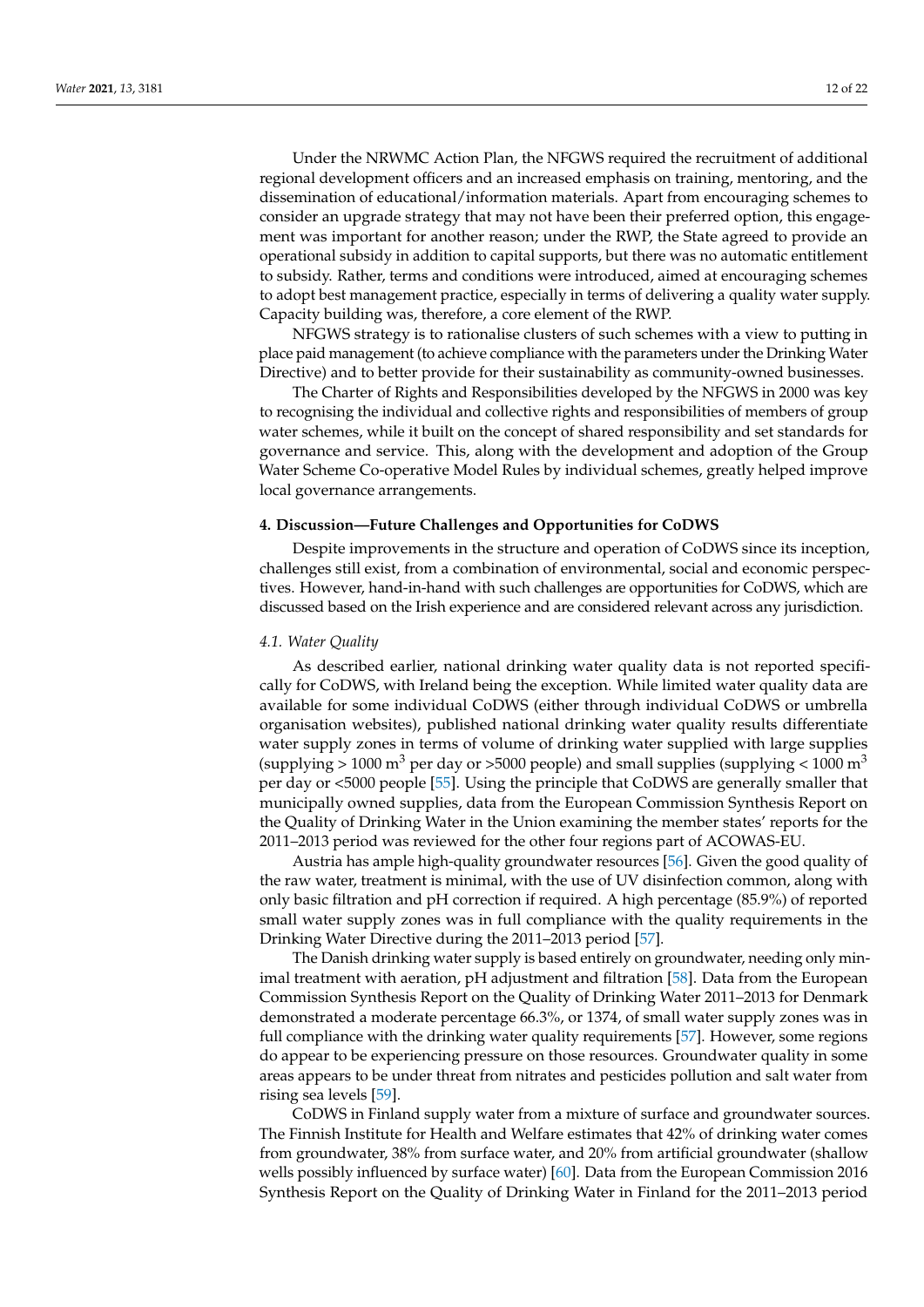reported that a relatively low percentage (59.4%) of the small water supply zones was in full compliance with the drinking water quality requirements of the Drinking Water Directive [\[57\]](#page-20-21). While sample compliance for microbiological parameters was relatively high, indicator parameters caused a high level of non-compliance especially iron (9.8%) and manganese (7.5%) [\[57\]](#page-20-21).

Surface water is the most commonly used drinking water source in Galicia, representing between 58% and 76% of drinking water [\[35\]](#page-19-27). This represents a challenge for CoDWS, as treatment of surface water sources is significantly more challenging than groundwater sources. However, according to the Sanchez study [\[35\]](#page-19-27), where 10 water quality parameters were assessed across the members of COXAPO, the most significant exceedance was the occurrence of low pH, with the remaining parameters being largely in compliance. While microbiological parameters were not monitored as part of that study, COXAPO acknowledge that drinking water quality in community-owned supplies needs to further improve, and is working with its members to address issues. Sanchez [\[35\]](#page-19-27) also recommends the need for more extensive sampling and monitoring of water quality across the region.

In most cases, the provision of drinking water in full compliance with the Drinking Water Directive appears to be more challenging for smaller water providers. The majority of CoDWS fall into the category of smaller supply zones. We also know that many CoDWS are reliant on volunteer boards to assist with the day-to-day operations.

The need for effective water treatment systems and professional water services providers for rural communities to protect public health has been one of the main drivers in the steady improvement in parametric compliance across the Irish group water scheme sector. Whereas nearly 600 schemes had tested positive for faecal contamination at the turn of the millennium in Ireland, 17 schemes had similar failures in 2019, while compliance with chemical and physical parameters is now close to 100%, despite a noted rise in nitrate levels in some groundwater zones [\[8\]](#page-19-0). Problems persist on a small minority of schemes that have yet to complete treatment upgrades, have inadequate treatment or are otherwise deemed to be at risk. These supplies are the main focus of capital investment under Measure 2 of the current three-year Multi-annual Rural Water Programme 2019–2021, and they will remain a priority until their problems are resolved [\[61\]](#page-20-25). Learning from the Irish experience, continued investment in appropriate treatment facilities and professional management systems is therefore essential for CoDWS on an ongoing basis to ensure compliance and to protect public health.

#### *4.2. Requirement of Ongoing Investment*

From discussions among ACOWAS-EU members, the experience has been similar in that the original construction of CoDWS relied heavily on volunteerism and 'good will' to keep costs to a minimum. This is particularly so in the Irish context, where members contributed by providing materials and labour to facilitate construction [\[44\]](#page-20-8). Once constructed, operational costs were generally divided among members/shareholders, with many schemes democratically agreeing and implementing charging systems for the services supplies. These charges were mostly in the form of flat rate charges initially, but with the installation of consumer meters over the past 20 years particularly, charges have largely migrated to a rate per cubic metre of water supplied.

Operational costs are normally recovered from the membership in most situations. In Ireland however, the abolition of domestic water charges was conceded prior to an election in Ireland in 1996, on foot of a threat to a government seat from an "abolish water charges" candidate [\[62\]](#page-20-26). Despite attempts to reintroduce domestic water charges in 2016 [\[63,](#page-20-27)[64\]](#page-20-28), the Oireachtas returned to funding domestic water services from within exchequer funding, with charges only applied to excess usage and non-domestic water [\[65\]](#page-21-0). In order to ensure equity for the community-owned group water scheme sector in Ireland, an operational subsidy is available to community-owned drinking water supplies towards the operational costs of supplying domestic water [\[66\]](#page-21-1).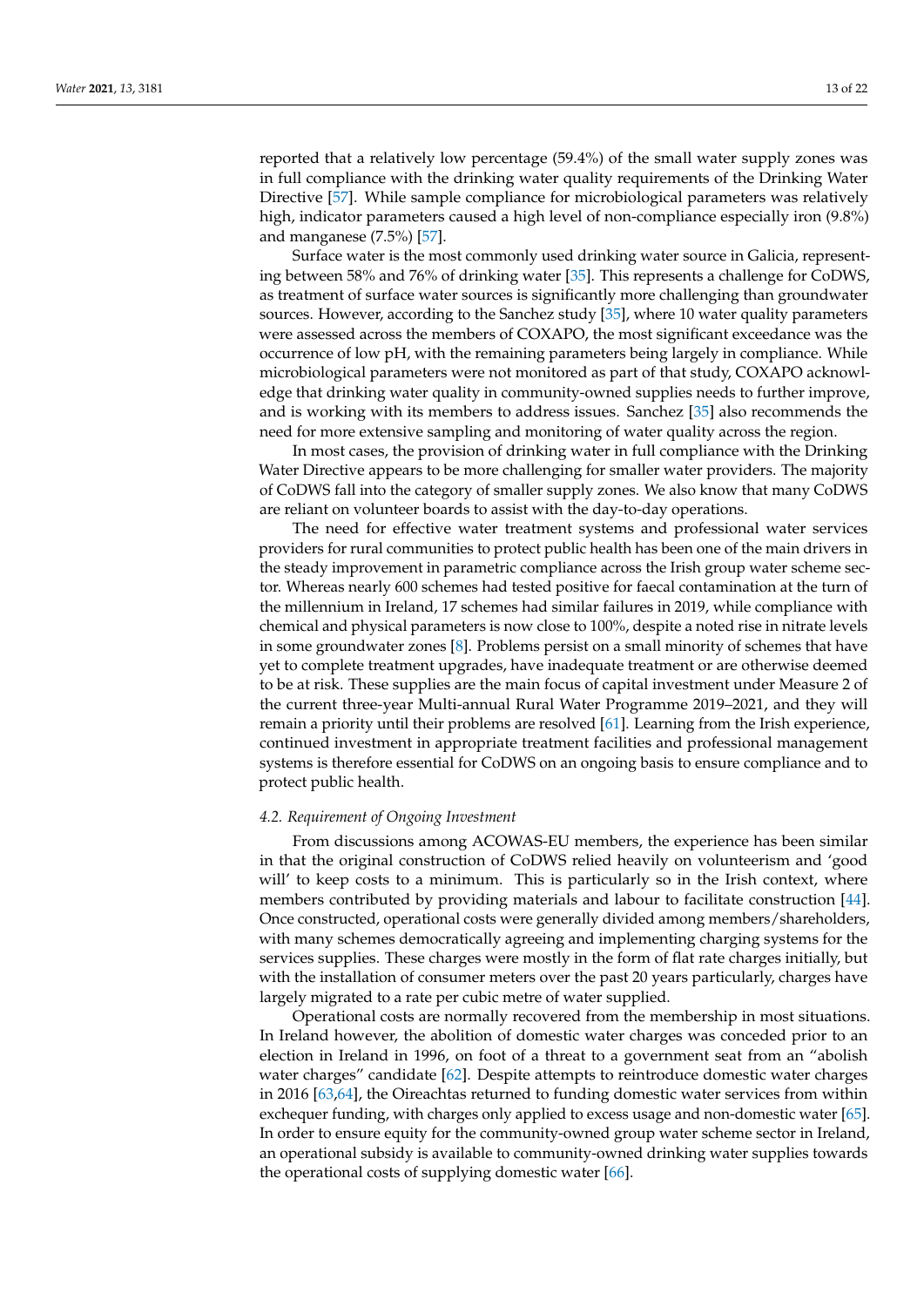With significantly more emphasis placed on the protection of human health since the introduction of the Drinking Water Directive in 1998, many supplies have had to invest in sophisticated treatment systems to ensure that the water being supplied is wholesome, clean and compliant with the parameters set out in the directive. Their primary objective has evolved from the simple provision of piped water supplies to the provision of a product that is safe and wholesome to drink [\[67\]](#page-21-2). This has been (and will remain) the primary directive of all community-owned drinking water supplies.

Due to significant underinvestment in the sector for prolonged periods in the past, it is now clear that ongoing capital investment in infrastructure is required on a regular basis and needs to be budgeted for. While the membership contributes towards both capital and operational investment needs, given the privately owned nature of supplies, there is a legitimate question as to whether the state should also support such supplies, due to the public service they provide, and to ensure the quality of that service is sustained into the future. State financial support will greatly depend on water policy within individual member states, which varies considerably across countries and regions. For example, the Irish community-owned group water scheme sector is in receipt of significant state support due to current government policy, while in comparison, financial support in Finland from the state is quite limited.

The level of ongoing investment needed also varies considerably depending on source of water used (groundwater or surface water) and the size and scale of the supply network. For example, a small community-owned supply using a medium-quality surface water source can be extremely expensive to operate and maintain in comparison to a large supply using a good quality groundwater source. What is clear, in either case, is that ongoing capital and operational investment by supplies is needed. Any repeat of previous failures to invest adequately in water services will have long-term implications for competitiveness, economic growth and quality of life [\[68\]](#page-21-3).

Besides addressing the deficits in water treatment, ongoing capital investment under the Rural Water Programme in Ireland has resulted in the delineation of catchments on all GWS sources, the development of boreholes and source abstraction points, water storage facilities, pipelines, boundary boxes, meters, valves and fittings, and a wide range of monitoring systems. These investments have had a major impact on the reduction of water loss across the GWS sector, thereby ensuring the more effective operation of treatment systems and reducing the operating costs of schemes [\[50\]](#page-20-14).

Capital and operational support towards CoDWS varies considerably between jurisdictions represented in ACOWAS-EU. Regardless of where the finance is derived, individual supplies need to ensure they adequately budget for their specific operational and capital investment needs by setting realistic charging policies for water.

#### *4.3. Governance in Ireland*

As already discussed, the community-owned drinking water sector was largely established out of a basic need for piped drinking water supplies in rural areas where the state was unable to supply such a service. Most CoDWS relied on volunteers to establish and run the entities typically drawing upon experience. While co-operatives are governed by a Board, at the core of each co-operative is generally a small group of very committed members who, given the small scale and lack of human resources within these co-operatives, are fundamental to keeping them going operationally [\[69\]](#page-21-4).

The employment of professional managers and caretakers, where it is viable to do so, to manage and operate community-owned drinking water supplies on behalf of voluntary boards, is actively promoted by the NFGWS in Ireland. One of the challenges faced by community-owned water supplies can be their size, with many supplies being quite small (circa 100 domestic connections) [\[46\]](#page-20-10). This poses real challenges, in terms of raising finance, spreading operational costs, implementing professional management and administration systems, etc. Pooling resources between neighbouring supplies can result in larger economies of scale, helping to ensure the long-term sustainability of the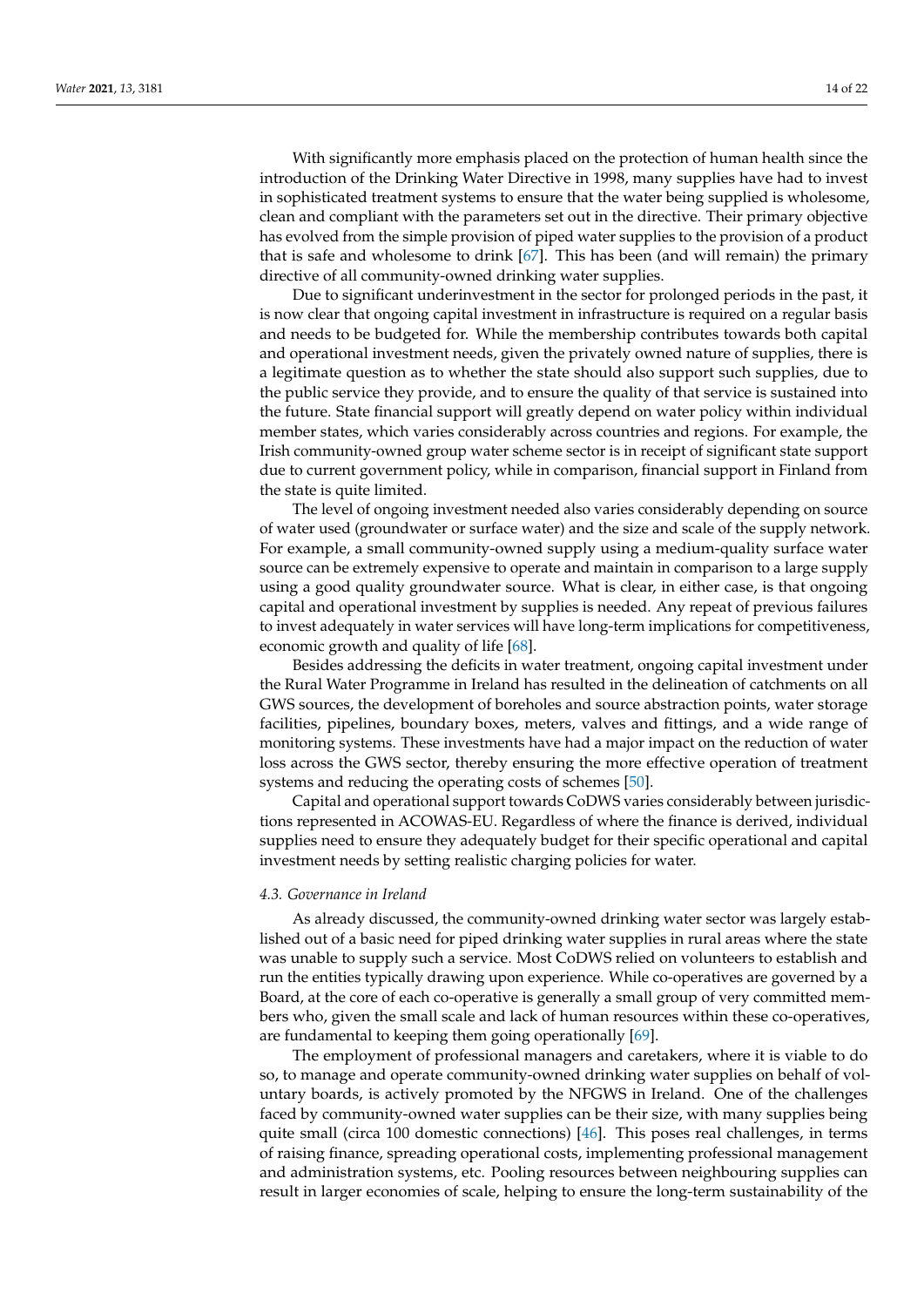sector as well as helping to improve overall performance. From the Irish experience, this is particularly the case, as outlined earlier in this paper. The potential to physically join (amalgamate) individual neighbouring schemes can be challenging in terms of securing agreement from members and funding to complete the work, but, if feasible, these solutions provide greater economies of scale, establishing more robust economically sustainable supplies. In Ireland, as part of the Design Build and Operate upgrading programme in the early 2000s, a total of 121 privately sourced group water schemes from around the country were amalgamated into 38 new schemes [\[70\]](#page-21-5). These 38 community-owned supplies are thriving today, providing an excellent service to their members and are financially secure for the future.

There is considerable potential for rationalisation and amalgamations between small, stand-alone schemes where as a basis for introducing long-term and effective management of their water supplies. Where individual supplies are not close enough to physically amalgamate, 'rationalisation' can be considered where individual schemes (co-operatives or other) agree to merge to form one new co-operative, to carry out all functions of individual supplies. While there is no physical connection between supplies, rationalisation enables the pooling and sharing of resources, providing greater economies of scale for operational functions as well as minimising duplication in governance and administration [\[70\]](#page-21-5). Several rationalisation projects have been successfully implemented in Ireland and the NFGWS see great potential in this governance model, particularly for smaller more dispersed schemes where the employment of a professional manager is currently not viable.

Those familiar with co-operatives believe the full potential of the co-operative business model is yet to be realised in the Irish context and that some key issues such as member engagement and loyalty, government policy, co-operation among co-operatives, awareness, and education will be key to realising this potential [\[71\]](#page-21-6). A new Co-operative Act has been in gestation in Ireland for a few years, and commentators have noted that a new Industrial and provident Societies Act will help maintain the required level of governance and promote development of the co-operative sector, particularly if it delivers clearly defined directors' duties, modernised enforcement procedures, an appropriate audit exemption that does not undermine democratic, transparent oversight of the running of co-operatives, and helps to dispel the misconception that co-operatives are dated and archaic [\[72\]](#page-21-7).

#### *4.4. Representation and Mentoring Support*

Having an organisation to represent, advise, and support the sector has proved critical in most jurisdictions. Even with the introduction of improved professional management and governance structures, volunteer boards play an essential role in directing and overseeing activities and have important legal responsibilities as directors under the Drinking Water Directive, health and safety legislation, employment legislation, financial legislation etc. It is imperative that proper mentoring and training services are therefore available to both co-operative boards and their employees. The supporting role that representation organisations throughout the ACOWAS-EU regions play in promoting best practice and ensuring proper governance arrangements are in place is essential. The availability of specific technical advice and information on water treatment, water quality monitoring, maintenance of pipe network infrastructure, etc., is also imperative. The established representative organisations appear to be largely providing (either directly or indirectly) these training and mentoring services through established and trusted knowledge exchange networks.

Many of the representative organisations discussed in this paper provide opportunities for members to attend network meetings, receive further education through specific training courses. Field trips and excursions are regularly organised offering knowledge exchange opportunities. Three of the representative organisations provide insurance with two offering group purchasing services as well as consultancy services. All organisations keep members informed of the latest developments through regular contact via website and newsletter publications.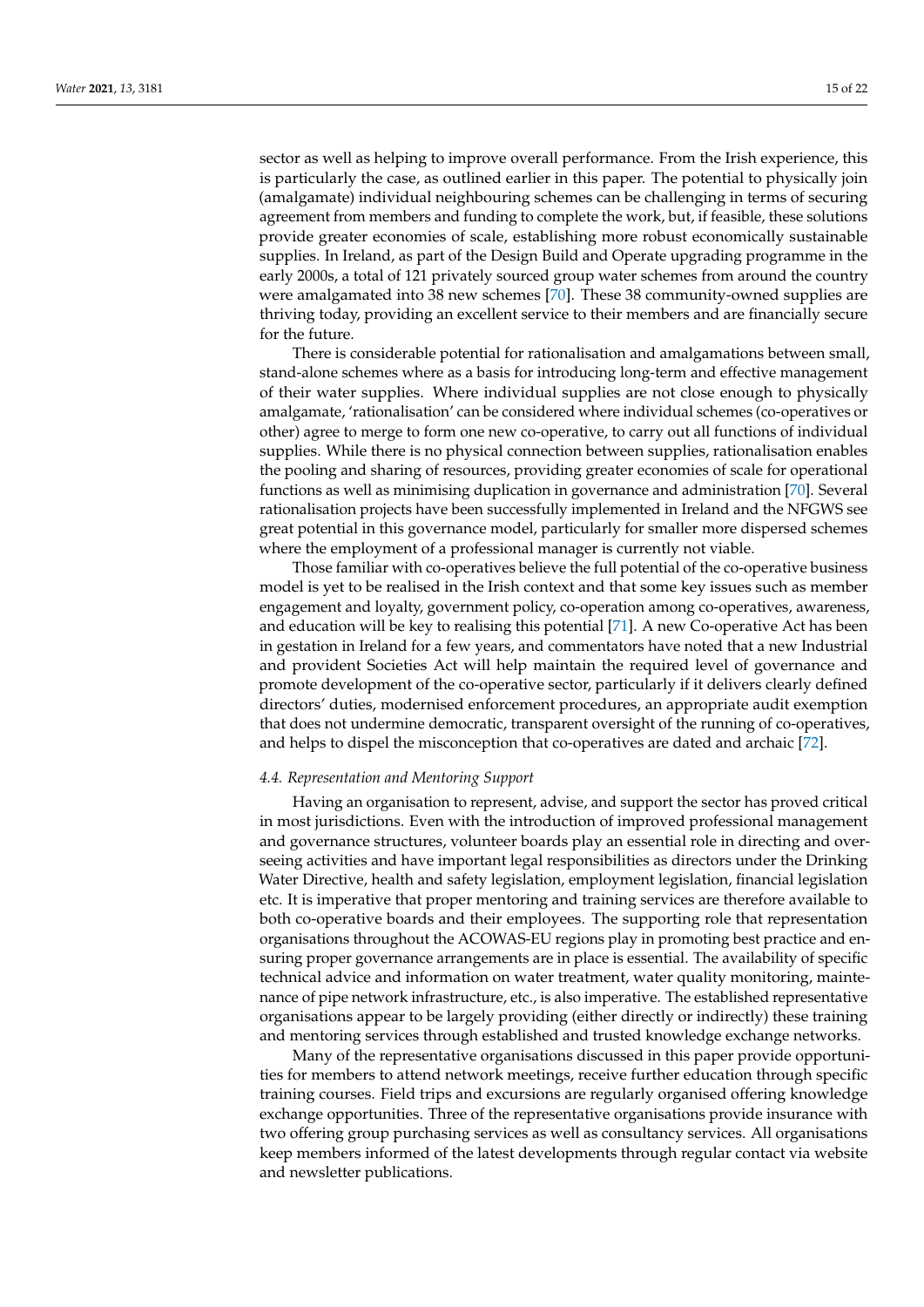Besides providing services to members, one significant advantage of representative organisations is the conduit it provides for a collective voice. In advance of the establishment of the NFGWS in Ireland, group water schemes operated very much on an individual basis with little or no contact between schemes. The establishment of the NFGWS not alone provides the sector a democratic structure to enable a collective voice when dealing with government or third parties; it also provides a local and regional network for knowledge exchange among members.

There is significant potential for ACOWAS-EU to provide a similar network and collective voice for the CoDWS sector at a European level. The monitoring frequencies and suite of monitoring parameters in the initial drafts of the recast Drinking Water Directive would have been extremely onerous for CoDWS and the establishment of ACOWAS-EU allowed the sector to highlight these concerns. The subsequently published recast Directive, and its risk-based monitoring approach, is much more manageable for CoDWS.

Given how this collective voice may prove to be an important vehicle for the sector into the future, consideration should be given to formalising the Alliance if thought appropriate by the members.

#### *4.5. Addressing Environmental Challenges*

Recent European and international reports attest to the fact that water bodies globally have become seriously polluted over the past 50 years. In Ireland, in the early 1990s, some 500 rivers were in a 'pristine' condition, but only 20 rivers can be described as such today [\[20\]](#page-19-12). The eutrophic status of many Irish lakes provides further evidence of deteriorating water quality.

The community-owned group water scheme sector has been on a drinking water source protection journey over the past 20 years, led by the NFGWS. The National Source Protection pilot project completed in 2010 highlighted the importance of understanding catchments in order to protect drinking water quality at source catchment level [\[73\]](#page-21-8). In 2012, the NFGWS partnered with the Irish Geological Survey of Ireland and with Dundalk Institute of Technology in the delineation of catchments/zones of contribution (ZOC) on all privately sourced community-owned group water schemes. With grant assistance from the Irish Government and on-site co-operation from local GWS personnel, completed catchment/ZOC maps and technical overview reports were presented individually to each GWS committee/board of management. Building on these reports, in 2018, source protection pilot projects commenced on ten schemes of different scale and size to develop and implement Integrated Source Protection Plans (ISPPs). Arising from these pilot projects, the NFGWS produced a *Framework Document* and a *Guidance Document* to assist schemes in the process of source protection planning and the implementation of measures following similar processes being utilised to implement the Water Framework Directive in Ireland [\[74\]](#page-21-9).

Through the implementation of ISPPs, community-owned water supplies are uniquely placed and equipped to also help deliver on biodiversity enhancement as well as on the wider objectives of the Water Framework Directive [\[1\]](#page-18-0) and the Habitats Directive [\[75\]](#page-21-10). Many source protection measures (e.g., the creation of vegetative buffers around water sources and alongside river/water courses), include a significant number of co-benefits to enhance local ecosystems and the wider environment by providing habitat and protecting food sources.

As the implementation of such measures require buy-in from farmers and from nonfarm households, a complete 'community effort' is needed, mobilising all stakeholders living and working within each catchment. As the scientific evidence is already available to identify significant pressures impacting water supplies, the task at community level is to build awareness about what the science is indicating and to build awareness about how local behaviour can effect change for better or for worse. Once citizens are made aware of how their everyday lives/working situations impact on their immediate environment and on their drinking water source, the NFGWS experience is that they will be more easily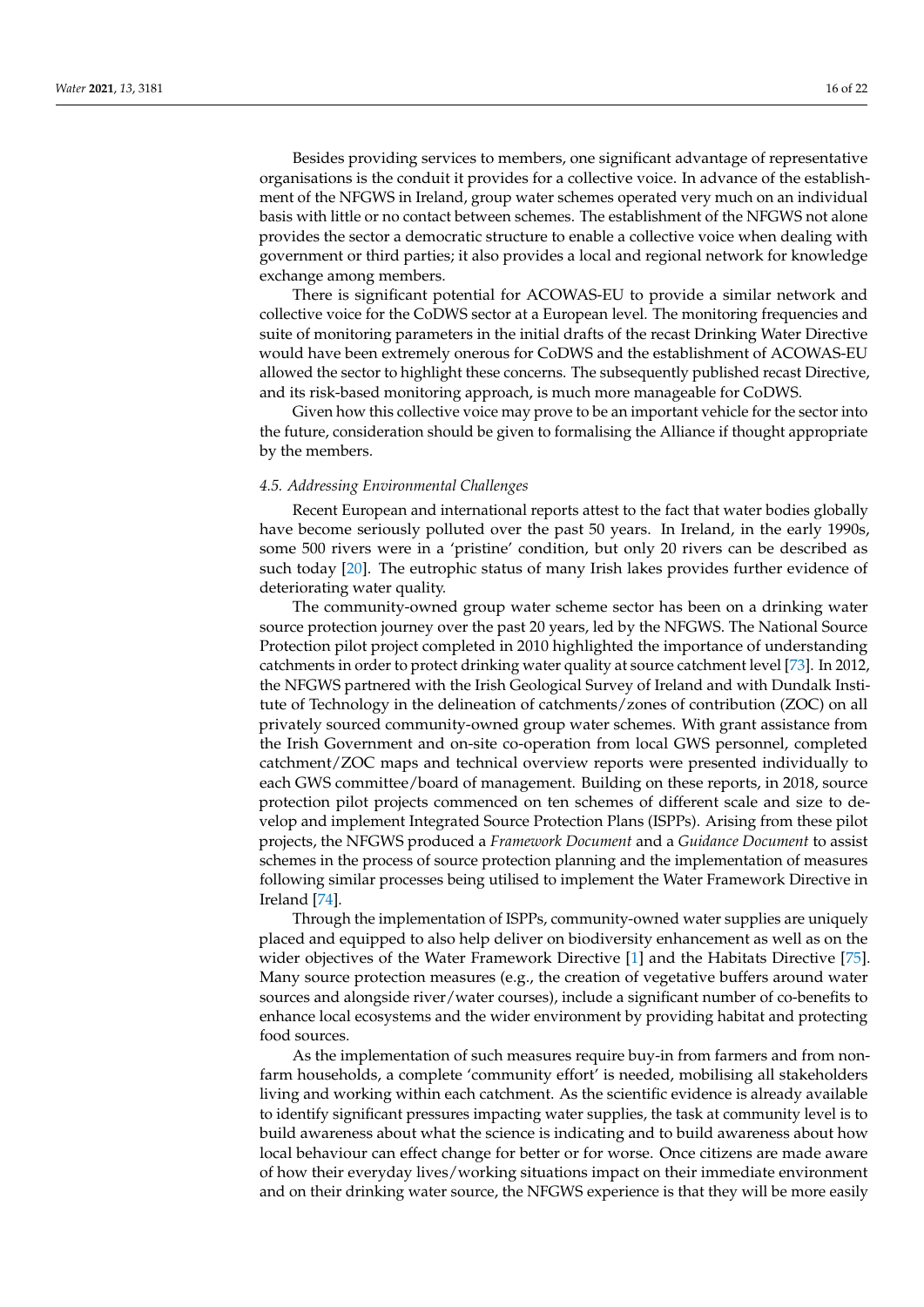persuaded to change their ways and to see the need to respect their environment and contribute to the restoration of nature [\[76\]](#page-21-11).

The vast majority of farmers and non-farm householders in their catchment area are actually members or shareholders of the scheme/co-operative. To become members, they each made sizeable contributions and, therefore, would always wish to protect their investment. Communities fully appreciate the importance of the group water scheme to the quality of their lives and to their business enterprises, and, as a result are more likely to engage, if requested, in any plans to protect or improve that water supply.

While it will take a long time to reap the water quality benefits of the implementation of these source protection measures, there are some promising signs emerging already. Water quality in a lake in the northeast of the country, Kilcorran Lough, County Monaghan, has been recently reclassified by the EPA, changing from a 'moderate' to 'good' status [\[77\]](#page-21-12). The lake is the drinking water source for Aughnashalvey GWS, which has implemented a series of source protection measures in its source catchment, with the co-operation of the local farming community. These measures may have made a significant contribution to the restoration of water quality in the lake.

#### *4.6. Education and Research*

In Ireland, besides direct engagement with adults, there are in excess of 200 primary schools located in areas of group water scheme supplies. Recognising the potential benefits of children bringing positive environmental messages home [\[78\]](#page-21-13), 'Educating Communities Through Schools' is recognised by the NFGWS as a priority for any communityowned drinking water supply. As part of the first National Source Protection Pilot Project, dedicated classroom resources were developed for both national and secondary school pupils [\[79\]](#page-21-14). The reaction to the programme has been universally positive, from teachers and pupils alike and, as a measure of a practical benefit of the course, schemes have seen improvements in water conservation where pupils bring that message home.

By widening the focus of such curriculums to include dedicated lessons on biodiversity and climate action, the NFGWS is confident that CoDWS can provide positive guidance on these issues. It will also strengthen social cohesion through involvement in a collaborative community activity.

NFGWS initiatives, such as 'I've planted a tree and my garden is pesticide free'—where over 8000 school children have been given a tree to plant at home—and 'Let it Bee'—which raises community awareness around the dangers of pesticides to water quality and biodiversity—shows that innovative methods, outside of the classroom curriculum, can also help educate families on important environmental issues [\[80\]](#page-21-15).

eLearning technology is providing key educational tools in regard to water and other environmental issues [\[81\]](#page-21-16) and is an area with significant growth potential [\[82\]](#page-21-17). This is exemplified by the online water conservation tool created by the NFGWS to help householders calculate their water usage and provide them with conservation tips [\[83\]](#page-21-18), not to mention the NFGWS's migration to delivering training services in an online fashion due to the onset of the Covid-19 pandemic.

In terms of academic research, the Irish group water scheme sector has been a much relied upon resource; its approachability, access to historical water quality data, and accessible sampling points being just some of the influencing factors. Published research includes topics such as the presence of veterinary drugs in groundwater [\[84\]](#page-21-19), sustainable development [\[45\]](#page-20-9), and drinking water source protection [\[4\]](#page-18-3).

As stated in its Terms of Reference, ACOWAS-EU will seek to maximise the potential for member CoDWS to learn from each other, thus providing a knowledge-transfer vehicle that will be of importance to all those interested in issues relevant to the sector.

#### *4.7. Community Involvement*

A renewed community-statutory partnership is essential for better outcomes for communities [\[85\]](#page-21-20). Communities can best be motivated to engage in environmental action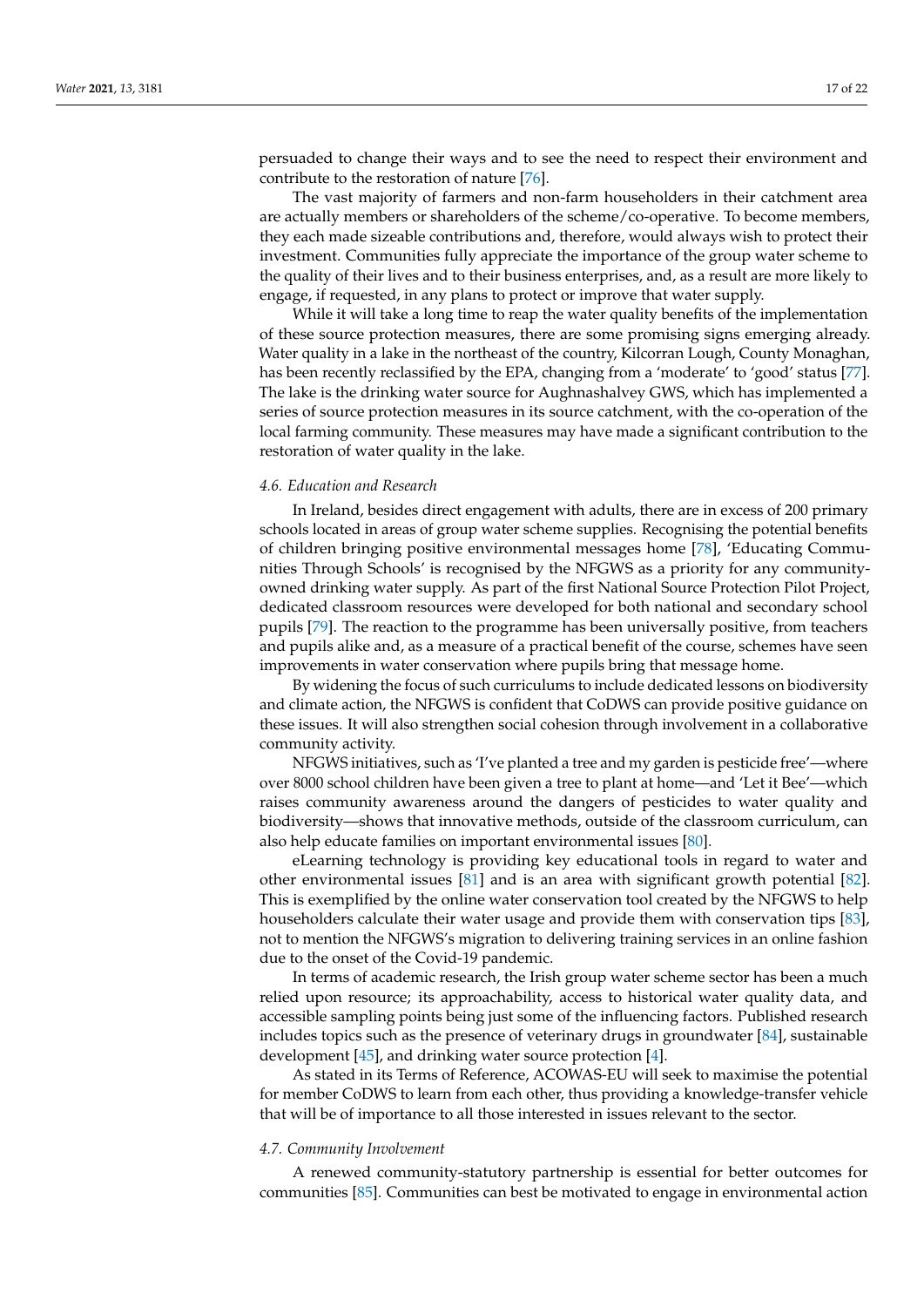if they recognise threats to their immediate environment or to their way of life. Quality drinking water is perhaps the most important requirement to healthy living and citizens respond positively to requests from their local scheme for sustained actions to protect a water source catchment. It is precisely because they are stakeholders in their own source catchment area that citizens in community-owned water supplies are amenable to arguments about the need for environmental protection.

As evidenced in this case study, having raised awareness about the need to care for that environment, communities are more open to making changes that can benefit drinking water quality and the local environment, along with the associated economic benefits of both. Activating the power of (and devolving power to) communities require robust community development and local development infrastructure, assisted and supported by both central and local government [\[85\]](#page-21-20). A robust infrastructure will provide a framework for community support that will improve people's lives and community well-being, resilience, and capacity to respond to emerging challenges [\[85\]](#page-21-20). The CoDWS sector, with its co-operative roots and ethos, is a critical stakeholder in this regard.

In recent years, the community basis of group water schemes has been shown to provide a distinct advantage in actively engaging communities by promoting environmental consciousness, including biodiversity protection and enhancement and climate action. Engaging communities in the development of catchment to tap Water Safety Plans in readiness for implementation of the recast Drinking Water Directive should also be a priority for every CoDWS.

#### **5. Conclusions**

Co-operative models must fit with the needs of contemporary society, culture, and economy. Indeed, sustainable management necessitates an awareness of the complexity of the different systems involved (social, biophysical, economic, etc.) and of their interactions [\[86\]](#page-21-21). Creativity and flexibility is needed when developing and adapting models, while ensuring alignment with the seven core co-operative principles. The community-owned drinking water supply movement have shown an ability to achieve this throughout their existence and provide a perfect platform for the delivery of essential local services. The co-operative model, based on relationships of trust, also provides an alternative in the debate between the virtues of public supply vs. private management [\[64\]](#page-20-28).

While this paper has shone a light on the co-operative model within CoDWS across the ACOWAS-EU region, there is scope for further analysis of these structures in the regions and further afield. Indeed, as the concept of water resources as a common pool resource—or common good (e.g.,  $[87–90]$  $[87–90]$ ), which has a long history in water management  $[91]$ —gains traction, the formation of the CoDWS and associated learnings from ACOWAS-EU have a role in providing an interesting perspective to this debate.

A vibrant community-owned drinking water sector rooted in the principles of the co-operative movement exist in many European countries today. While established initially out of basic need, their evolution demonstrates the potential within the sector, not solely to provide basic infrastructure and services, but to also add value to that service. Despite the challenges that all small water supplies must overcome to ensure compliance with the Drinking Water Directive, where investment has been made, the sector has demonstrated an ability to adapt and provide services to the highest standard.

Given the essential drinking water service provided by the sector, community-owned drinking water supplies must ensure ongoing investment in their assets and governance structure. Charging models for services need to be reflective of this to ensure sustainability into the future. State support, where available, should be utilised and where not, community-owned drinking water supplies and their representative organisations should work collaboratively with the state and governing bodies to secure financial assistance for such an essential service.

Better decisions are made if the people affected are involved in the process and feel a sense of ownership over outcomes affecting their lives [\[85\]](#page-21-20). The community-owned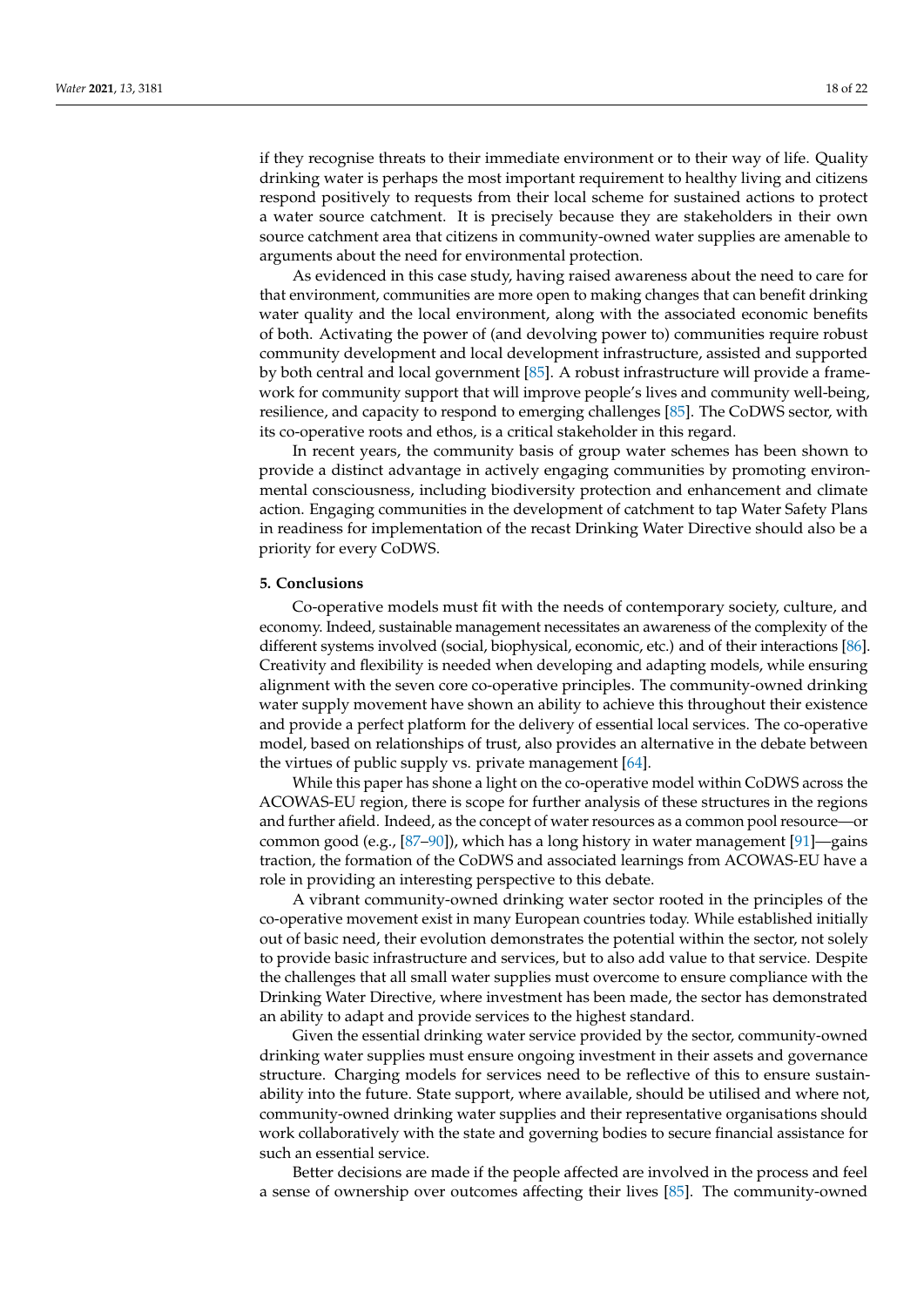drinking water sector is embedded in rural life and the rural economy, supporting people, manufacturing, farming, and off-farm industries, such as food production, etc. It plays an important factor in the success of rural tourism initiatives. It gives life to communities. Community-owned water supplies should therefore be supported to promote such activities, which, with its voluntary ethos, its record of community activism and its success in reducing water wastage, is well placed to support and sustain an expanded rural economy. In particular, the locally-based and collective community approach provided by community-owned water supplies provides an obvious vehicle to promote the behavioural change that is required if we are to overcome the environmental challenges identified as a crisis by the Irish parliament.

The establishment of ACOWAS-EU will greatly help create awareness of the communityowned water supply sector within Europe and it is hoped that the Alliance will equally be recognised by policy makers across the continent when consulting on policy issues relevant to the rural water sector. However, in order for the Alliance to be recognised, consideration should be given to formalising its structure. Given the Alliance provides a vehicle to represent the agreed collective views of the sector on policy issues, for example, any future structure should seek to build on the co-operative ethos and structure of the parent organisations.

**Author Contributions:** Conceptualization, B.D. and B.M.D.; formal analysis, B.D. and B.M.D.; investigation, B.D. and B.M.D.; writing—original draft preparation, B.D. and B.M.D.; writing—review and editing, B.D.; project administration, B.D. All authors have read and agreed to the published version of the manuscript.

**Funding:** The research paper has received no funding.

**Institutional Review Board Statement:** Not applicable.

**Informed Consent Statement:** Not applicable.

**Data Availability Statement:** No new data were created or analyzed in this study. Data sharing is not applicable to this article.

**Acknowledgments:** The authors would like to express great gratitude to Darragh Walshe, of the Irish Co-operative Organisation Society; each of the umbrella representative bodies within the various regions of ACOWAS-EU (namely OÖ Wasser, Danske Vandvaerker, SVOSK, and COXAPO); and Suzanne Linnane, of Dundalk Institute of Technology for their help and guidance in putting this paper together.

**Conflicts of Interest:** The authors declare no conflict of interest.

# **References**

- <span id="page-18-0"></span>1. European Commission. Directive 2000/60/EC of The European Parliament and of The Council. *Off. J. Eur. Communities* **2000**, *327*, 7–8.
- <span id="page-18-1"></span>2. Council of the European Union. Council Directive 98/83/EC of 3 November 1998 on the quality of water intended for human consumption. *Off. J. L* **1998**, *330*, 32–54.
- <span id="page-18-2"></span>3. European Parliament, Council of the European Union. Directive (EU) 2020/2184 of the European Parliament and of the Council of 16 December 2020 on the quality of water intended for human consumption (recast) (Text with EEA relevance). *Off. J. L.* **2020**, *435*, 1–62.
- <span id="page-18-3"></span>4. Rolston, A.; Linnane, S. Drinking Water Source Protection for Surface Water Abstractions: An Overview of the Group Water Scheme Sector in the Republic of Ireland. *Water* **2020**, *12*, 2437. [\[CrossRef\]](http://doi.org/10.3390/w12092437)
- <span id="page-18-4"></span>5. European Federation of National Associations of Water Services (EurEau). The Governance of Water Services in Europe. 2020. Available online: [https://www.eureau.org/resources/publications/5268-the-governance-of-water-services-in-europe-2020](https://www.eureau.org/resources/publications/5268-the-governance-of-water-services-in-europe-2020-edition-2/file) [-edition-2/file](https://www.eureau.org/resources/publications/5268-the-governance-of-water-services-in-europe-2020-edition-2/file) (accessed on 27 September 2021).
- <span id="page-18-5"></span>6. World Health Organization (WHO). Small-Scale Water Supplies in the Pan-European Region. 2011. Available online: [https:](https://www.euro.who.int/__data/assets/pdf_file/0018/140355/e94968.pdf) [//www.euro.who.int/\\_\\_data/assets/pdf\\_file/0018/140355/e94968.pdf](https://www.euro.who.int/__data/assets/pdf_file/0018/140355/e94968.pdf) (accessed on 27 September 2021).
- <span id="page-18-6"></span>7. World Bank Group. Sustainability Assessment of Rural Water Service Delivery Models: Findings of a Multi-Country Review. World Bank, Washington, DC. © World Bank. 2017. Available online: [https://openknowledge.worldbank.org/handle/10986/27](https://openknowledge.worldbank.org/handle/10986/27988) [988](https://openknowledge.worldbank.org/handle/10986/27988) (accessed on 27 September 2021).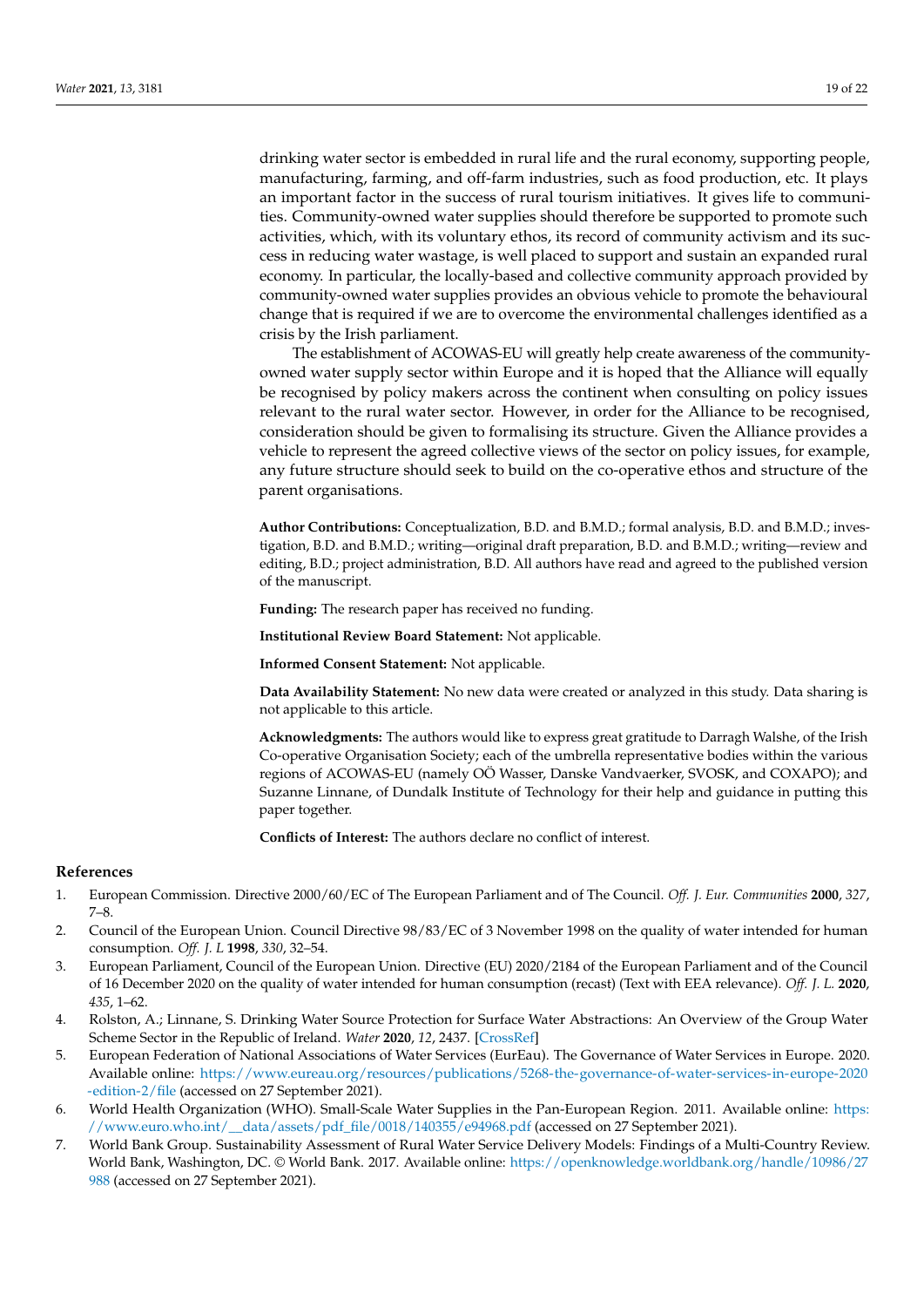- <span id="page-19-0"></span>8. Environmental Protection Agency USA (EPA). Focus on Private Water Supplies 2019. 2021. Available online: [https://www.epa.ie/](https://www.epa.ie/publications/compliance--enforcement/drinking-water/annual-drinking-water-reports/focus-on-private-water-supplies-2019.php) [publications/compliance--enforcement/drinking-water/annual-drinking-water-reports/focus-on-private-water-supplies-20](https://www.epa.ie/publications/compliance--enforcement/drinking-water/annual-drinking-water-reports/focus-on-private-water-supplies-2019.php) [19.php](https://www.epa.ie/publications/compliance--enforcement/drinking-water/annual-drinking-water-reports/focus-on-private-water-supplies-2019.php) (accessed on 27 September 2021).
- <span id="page-19-1"></span>9. Wikiland. History of the Cooperative Movement. 2021. Available online: [https://www.wikiwand.com/en/History\\_of\\_the\\_](https://www.wikiwand.com/en/History_of_the_cooperative_movement#/google_vignette) [cooperative\\_movement#/google\\_vignette](https://www.wikiwand.com/en/History_of_the_cooperative_movement#/google_vignette) (accessed on 27 September 2021).
- <span id="page-19-2"></span>10. Carrell, S.; Strike Rochdale from the record books. The Co-op began in Scotland. The Guardian. 2007. Available online: <https://www.theguardian.com/business/2007/aug/07/retail.uknews> (accessed on 27 September 2021).
- <span id="page-19-3"></span>11. International Co-Operative Alliance. Milestones in ICA's journey. 2021. Available online: [https://www.ica.coop/en/](https://www.ica.coop/en/cooperatives/history-cooperative-movement#milestones-in-ica-journey) [cooperatives/history-cooperative-movement#milestones-in-ica-journey](https://www.ica.coop/en/cooperatives/history-cooperative-movement#milestones-in-ica-journey) (accessed on 27 September 2021).
- <span id="page-19-4"></span>12. Van Opstal, W. *International Encyclopedia of Civil Society*; Springer Science + Business Media: New York, NY, USA, 2010.
- <span id="page-19-5"></span>13. Madrigal Sanchez, A.M. Community Based Water Utilities. Master's Thesis, University of Natural Resources and Life Sciences, Vienna, Austria, 2019.
- <span id="page-19-6"></span>14. Romano, G. *Le Cooperative Idriche in Italia e in Europa. Evoluzione, Assetti di Governance, Performance e Prospettive della Gestione delle Community-Owned Water Supplies*; Franco Angeli: Milan, Italy, 2019.
- <span id="page-19-7"></span>15. Arvonen, V.; Kibocha, S.N.; Katko, T.S.; Pietilä, P. Features of Water Cooperatives; A Comparative Study of Finland & Kenya. *Public Work. Manag. Policy* **2017**, *22*, 356–377. [\[CrossRef\]](http://doi.org/10.1177/1087724X17715267)
- <span id="page-19-8"></span>16. OÖ Wasser. The OÖ WASSER Idea. 2021. Available online: <https://www.ooewasser.at/de/ueber-uns/die-ooe-wasser-idee.html> (accessed on 27 September 2021).
- <span id="page-19-9"></span>17. Etongo, D.; Fagan, H.; Kabonesa, C.; Asaba, R. Community-Managed Water Supply Systems in Rural Uganda: The Role of Participation and Capacity Development. *Water* **2018**, *10*, 1271. [\[CrossRef\]](http://doi.org/10.3390/w10091271)
- <span id="page-19-10"></span>18. International Co-Operative Alliance. *International Co-Operative Alliance World Congress*; ICA: Manchester, UK, 1995.
- <span id="page-19-11"></span>19. National Federation of Group Water Schemes (NFGWS). Annual Report 2020 -National Federation of Group Water Schemes. 2021. Available online: <https://nfgws.ie/wp-content/uploads/2021/04/Annual-Report-2020.pdf> (accessed on 27 September 2021).
- <span id="page-19-12"></span>20. EPA. Ireland's Environment—An Integrated Assessment 2020. 2020. Available online: [https://www.epa.ie/publications/](https://www.epa.ie/publications/monitoring--assessment/assessment/state-of-the-environment/irelands-environment-2020---an-assessment.php) [monitoring--assessment/assessment/state-of-the-environment/irelands-environment-2020---an-assessment.php](https://www.epa.ie/publications/monitoring--assessment/assessment/state-of-the-environment/irelands-environment-2020---an-assessment.php) (accessed on 27 September 2021).
- <span id="page-19-13"></span>21. The Intergovernmental Science-Policy Platform on Biodiversity and Ecosystem Services (IPBES). *Global Assessment Report on Biodiversity and Ecosystem Services of the Intergovernmental Science-Policy Platform on Biodiversity and Ecosystem Services*; IPBES secretariat: Bonn, Germany, 2019; 1148p, Available online: <https://ipbes.net/global-assessment> (accessed on 27 September 2021). [\[CrossRef\]](http://doi.org/10.5281/zenodo.3831673)
- <span id="page-19-14"></span>22. RTE. Ireland Becomes Second Country to Declare Climate Emergency. 2019. Available online: [https://www.rte.ie/news/](https://www.rte.ie/news/environment/2019/0509/1048525-climate-emergency/) [environment/2019/0509/1048525-climate-emergency/](https://www.rte.ie/news/environment/2019/0509/1048525-climate-emergency/) (accessed on 27 September 2021).
- <span id="page-19-15"></span>23. Laaninen, T. *Revision of the Drinking Water Directive. EU Legislation in Progress*. Briefing Document to the European Parliament. 2021. Available online: [https://www.europarl.europa.eu/RegData/etudes/BRIE/2018/625179/EPRS\\_BRI\(2018\)625179\\_EN.pdf](https://www.europarl.europa.eu/RegData/etudes/BRIE/2018/625179/EPRS_BRI(2018)625179_EN.pdf) (accessed on 27 September 2021).
- <span id="page-19-16"></span>24. World Bank. Water and Wastewater Services in the Danube Region: Austria Country Note. Washington, DC. © World Bank. 2015. Available online: <https://openknowledge.worldbank.org/handle/10986/22137> (accessed on 27 September 2021).
- <span id="page-19-17"></span>25. IG Wassergenossenschaften Südburgenland. About Us; Members. 2021. Available online: [https://www.wassergenossenschaften.](https://www.wassergenossenschaften.at/) [at/](https://www.wassergenossenschaften.at/) (accessed on 27 September 2021).
- <span id="page-19-18"></span>26. Dachverband Salzburger Wasserversorger (DSWV). About Us. 2021. Available online: [https://www.wasserversorger.at/wir](https://www.wasserversorger.at/wir-ueber-uns.html)[ueber-uns.html](https://www.wasserversorger.at/wir-ueber-uns.html) (accessed on 27 September 2021).
- <span id="page-19-19"></span>27. Steirischer Wasserversorgungsverband (StWV). Supply and System Statistics. 2017. Available online: [https://www.stwv.at/](https://www.stwv.at/index.php?id=54) [index.php?id=54](https://www.stwv.at/index.php?id=54) (accessed on 27 September 2021).
- <span id="page-19-20"></span>28. Dansk Vand- og Spildevandsforening (DANVA). Drinking Water and Wastewater Service Management. 2016. Available online: [https:](https://www.danva.dk/om-danva/the-danish-water-sector/drinking-water-and-wastewater-service-management/) [//www.danva.dk/om-danva/the-danish-water-sector/drinking-water-and-wastewater-service-management/](https://www.danva.dk/om-danva/the-danish-water-sector/drinking-water-and-wastewater-service-management/) (accessed on 27 September 2021).
- <span id="page-19-21"></span>29. Danske, V. Who We Are. 2020. Available online: <https://www.danskevv.dk/om-os/hvem-er-vi/> (accessed on 27 September 2021).
- <span id="page-19-22"></span>30. Pellervo. Co-Operation in Finland. 2021. Available online: <https://pellervo.fi/en/english/cooperation-finland/> (accessed on 27 September 2021).
- <span id="page-19-23"></span>31. Luukkonen, H. *Water Cooperatives, Municipal Water Utilities and Municipalities*; Association of Finnish Local and Regional Authorities: Helsinki, Finland, 2013.
- <span id="page-19-24"></span>32. Juuti, P.S.; Katko, T.S. *From a Few to All—Long Term Development of Water and Sanitation Services in Finland*; Tampere University Press: Tampere, Finland, 2004.
- <span id="page-19-25"></span>33. Takala, A.J.; Arvonen, V.; Katko, T.S.; Pietilä, P.E.; Åkerma, M.W. The evolving role of water co-operatives in Finland. *Int. J. Co-Oper. Manag.* **2011**, *5*, 11–19.
- <span id="page-19-26"></span>34. Suomen Vesihuolto-Osuuskunnat Ry (SVOSK). Rules of the Association. 2021. Available online: [https://svosk.fi/svosk-3/](https://svosk.fi/svosk-3/yhdistyksen-saannot/) [yhdistyksen-saannot/](https://svosk.fi/svosk-3/yhdistyksen-saannot/) (accessed on 27 September 2021).
- <span id="page-19-27"></span>35. Sanchez, A.M.M. Community Owned Water Supply Systems—Case of Studies in COXAPO (Galicia, Spain). 2021. Available online: <https://abstracts.boku.ac.at> (accessed on 27 September 2021).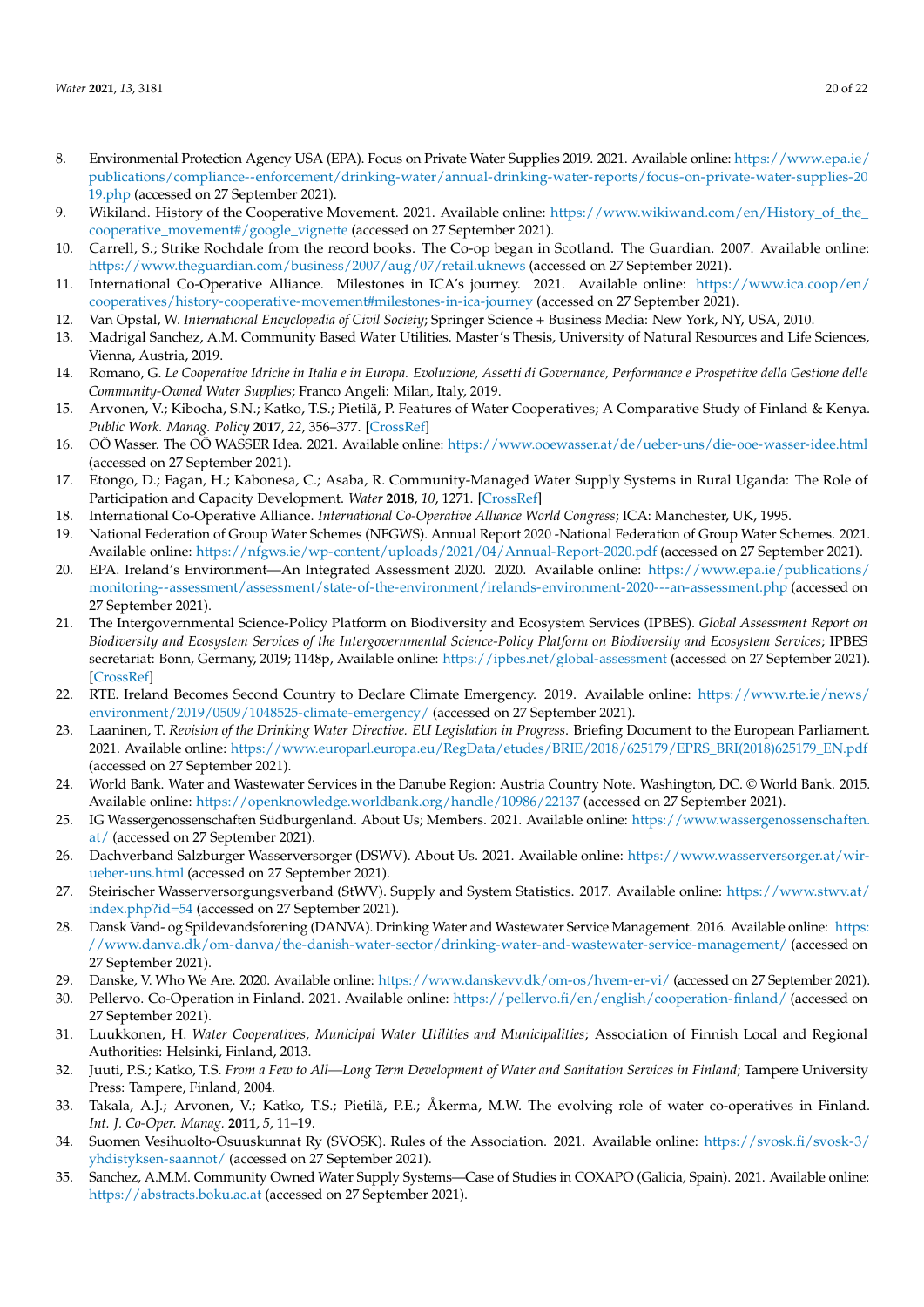- <span id="page-20-0"></span>36. European Commission. Sustainable Solutions for Very Small Water Supplies. Available online: [https://webgate.ec.europa.eu/](https://webgate.ec.europa.eu/life/publicWebsite/project/details/3860) [life/publicWebsite/project/details/3860](https://webgate.ec.europa.eu/life/publicWebsite/project/details/3860) (accessed on 27 September 2021).
- <span id="page-20-1"></span>37. Campo Galego. What Will Happen to the Conflict of Local Water Supplies? 2017. Available online: [https://www.campogalego.](https://www.campogalego.es/que-sucedera-con-el-conflicto-de-las-traidas-vecinales-de-agua/) [es/que-sucedera-con-el-conflicto-de-las-traidas-vecinales-de-agua/](https://www.campogalego.es/que-sucedera-con-el-conflicto-de-las-traidas-vecinales-de-agua/) (accessed on 27 September 2021).
- <span id="page-20-3"></span><span id="page-20-2"></span>38. Comunidad Xeral de Augas de Galicia (COXAPO). 2021. Available online: <https://www.coxapo.com/> (accessed on 1 March 2021). 39. Pietilä, P.; Arvonen, V.; Katko, T. Role of Water Cooperatives in Water Service Production—Lessons from Finland and Denmark.
- 2020. Available online: [https://www.researchgate.net/publication/344430353\\_Role\\_of\\_Water\\_Cooperatives\\_in\\_Water\\_Service\\_](https://www.researchgate.net/publication/344430353_Role_of_Water_Cooperatives_in_Water_Service_Production_-Lessons_from_Finland_and_Denmark) [Production\\_-Lessons\\_from\\_Finland\\_and\\_Denmark](https://www.researchgate.net/publication/344430353_Role_of_Water_Cooperatives_in_Water_Service_Production_-Lessons_from_Finland_and_Denmark) (accessed on 27 September 2021).
- <span id="page-20-4"></span>40. Doyle, P. *Civilising Rural Ireland*; Manchester University Press: Manchester, UK, 2019.
- <span id="page-20-5"></span>41. Irish Times. Agricultural Co-Ops Caught in a Time Warp. 2010. Available online: [https://www.irishtimes.com/business/](https://www.irishtimes.com/business/agricultural-co-ops-caught-in-a-time-warp-1.667956) [agricultural-co-ops-caught-in-a-time-warp-1.667956](https://www.irishtimes.com/business/agricultural-co-ops-caught-in-a-time-warp-1.667956) (accessed on 27 September 2021).
- <span id="page-20-6"></span>42. Plunkett Institute. Plunkett Institute. 2021. Available online: <https://plunkettinstitute.ie/> (accessed on 27 September 2021).
- <span id="page-20-7"></span>43. MacDonald, B. Lakeland Dairies & the Triumph of Co-operation 1896–1996. In *Lakeland Dairies & the Triumph of Co-Operation 1896–1996*; Lakeland Dairies: Monaghan, Ireland, 1996; p. 42.
- <span id="page-20-8"></span>44. NFGWS. Ireland's Community-Owned Rural Water Sector—Background and Early Development. 2019. Available online: [https://nfgws.ie/wp-content/uploads/2019/06/Background-and-early-development\\_pdf](https://nfgws.ie/wp-content/uploads/2019/06/Background-and-early-development_pdf) (accessed on 27 September 2021).
- <span id="page-20-9"></span>45. Bresnihan, P.; Hesse, A.; White, J.M. Learning from Group Water Schemes: Community Infrastructures for Sustainable Development, EPA, Report No.364. 2021. Available online: [https://www.epa.ie/publications/research/water/Research\\_Report\\_364.pdf](https://www.epa.ie/publications/research/water/Research_Report_364.pdf) (accessed on 27 September 2021).
- <span id="page-20-10"></span>46. Deane, B. An Evolution of Group Water Schemes in the Republic of Ireland. Master's Thesis, University College Dublin, Dublin, Ireland, 2003.
- <span id="page-20-11"></span>47. Brady, J.; Gray, N.F. Group Water Schemes in Ireland—Their role within the Irish Water Sector. *Eur. Water* **2010**, *29*, 39–58.
- <span id="page-20-12"></span>48. NFGWS. Future Group Water Scheme Investment Needs as identified by the NFGWS. 2021. Available online: [https://nfgws.ie/wp](https://nfgws.ie/wp-content/uploads/2021/10/NFGWS-Submission-to-Tobin-Future-Investment-Needs-15-07-21.pdf)[content/uploads/2021/10/NFGWS-Submission-to-Tobin-Future-Investment-Needs-15-07-21.pdf](https://nfgws.ie/wp-content/uploads/2021/10/NFGWS-Submission-to-Tobin-Future-Investment-Needs-15-07-21.pdf) (accessed on 4 November 2021).
- <span id="page-20-13"></span>49. EPA. Drinking Water Quality in Public Supplies 2019. Available online: [https://www.epa.ie/publications/compliance-](https://www.epa.ie/publications/compliance--enforcement/drinking-water/annual-drinking-water-reports/DW-Quality-in-Public-Supplies-2019_web.pdf) [-enforcement/drinking-water/annual-drinking-water-reports/DW-Quality-in-Public-Supplies-2019\\_web.pdf](https://www.epa.ie/publications/compliance--enforcement/drinking-water/annual-drinking-water-reports/DW-Quality-in-Public-Supplies-2019_web.pdf) (accessed on 4 November 2021).
- <span id="page-20-14"></span>50. NFGWS. Transformation of the GWS Sector under the Rural Water Programme. 2019. Available online: [https://nfgws.ie/wp-content/](https://nfgws.ie/wp-content/uploads/2019/06/Transformation-under-the-Rural-Water-Programme_ater-Programme.pdf) [uploads/2019/06/Transformation-under-the-Rural-Water-Programme\\_ater-Programme.pdf](https://nfgws.ie/wp-content/uploads/2019/06/Transformation-under-the-Rural-Water-Programme_ater-Programme.pdf) (accessed on 27 September 2021).
- <span id="page-20-15"></span>51. Irish Times. Dirty Drinking Water. 2000. Available online: <https://www.irishtimes.com/opinion/dirty-drinking-water-1.1120913> (accessed on 27 September 2021).
- <span id="page-20-16"></span>52. Houses of the Oireachtas. Dáil Éireann Debate—Tuesday, 16 May 1995. Volume 452, No. 8. 1995. Available online: [https:](https://www.oireachtas.ie/en/debates/debate/dail/1995-05-16/17/) [//www.oireachtas.ie/en/debates/debate/dail/1995-05-16/17/](https://www.oireachtas.ie/en/debates/debate/dail/1995-05-16/17/) (accessed on 27 September 2021).
- <span id="page-20-17"></span>53. NFGWS. 2001 NFGWS Annual Reports. 2002. Available online: [https://nfgws.ie/wp-content/uploads/2016/09/2001](https://nfgws.ie/wp-content/uploads/2016/09/2001AnnualReportfinal.pdf.) [AnnualReportfinal.pdf.](https://nfgws.ie/wp-content/uploads/2016/09/2001AnnualReportfinal.pdf.) (accessed on 27 September 2021).
- <span id="page-20-18"></span>54. European Court of Justice. Commission of the European Communities V Ireland Case C-316/00. 2002. Available online: <https://eur-lex.europa.eu/legal-content/EN/TXT/PDF/?uri=CELEX:62000CJ0316&from=HR> (accessed on 27 September 2021).
- <span id="page-20-19"></span>55. European Commission. (n.d.). Drinking Water—Small Water Supplies. Available online: [https://ec.europa.eu/environment/](https://ec.europa.eu/environment/water/water-drink/small_supplies_en.html) [water/water-drink/small\\_supplies\\_en.html](https://ec.europa.eu/environment/water/water-drink/small_supplies_en.html) (accessed on 27 September 2021).
- <span id="page-20-20"></span>56. Organisation for Economic Co-operation and Development (OECD). Financing Water Supply Sanitation and Flood Protection— Country Fact Sheets. 2020. Available online: [https://www.oecd.org/publications/financing-water-supply-sanitation-and-flood](https://www.oecd.org/publications/financing-water-supply-sanitation-and-flood-protection-6893cdac-en.htm)[protection-6893cdac-en.htm](https://www.oecd.org/publications/financing-water-supply-sanitation-and-flood-protection-6893cdac-en.htm) (accessed on 27 September 2021).
- <span id="page-20-21"></span>57. European Commission. Reporting Requirements and Synthesis Reports. 2016. Available online: [https://ec.europa.eu/](https://ec.europa.eu/environment/water/water-drink/reporting_en.html) [environment/water/water-drink/reporting\\_en.html](https://ec.europa.eu/environment/water/water-drink/reporting_en.html) (accessed on 27 September 2021).
- <span id="page-20-22"></span>58. The Danish Environmental Protection Agency. (n.d.) The Danish Action Plan for Promotion of Eco-Efficient Technologies Danish Lessons. Available online: [https://eng.ecoinnovation.dk/media/mst/8051461/Vandforsyning\\_artikel.pdf](https://eng.ecoinnovation.dk/media/mst/8051461/Vandforsyning_artikel.pdf) (accessed on 27 September 2021).
- <span id="page-20-23"></span>59. Jørgensen, L.F.; Stockmarr, J. Groundwater monitoring in Denmark: Characteristics, perspectives and comparison with other countries. *Hydrogeol. J.* **2009**, *17*, 827–842. [\[CrossRef\]](http://doi.org/10.1007/s10040-008-0398-7)
- <span id="page-20-24"></span>60. Finnish Institute of Health & Welfare. Environmental Health—Drinking Water. 2021. Available online: [https://thl.fi/en/web/](https://thl.fi/en/web/environmental-health/water/drinking-water) [environmental-health/water/drinking-water](https://thl.fi/en/web/environmental-health/water/drinking-water) (accessed on 27 September 2021).
- <span id="page-20-25"></span>61. Government of Ireland. Group Water Schemes and Rural Water Issues. 2020. Available online: [https://www.gov.ie/en/](https://www.gov.ie/en/publication/a524a-group-water-schemes-and-rural-water-issues/#rural-water-programme) [publication/a524a-group-water-schemes-and-rural-water-issues/#rural-water-programme](https://www.gov.ie/en/publication/a524a-group-water-schemes-and-rural-water-issues/#rural-water-programme) (accessed on 27 September 2021).
- <span id="page-20-26"></span>62. Scott, S. Abolition of Domestic Water Charges in Ireland. 2003. Available online: [https://www.esri.ie/system/files?file=media/](https://www.esri.ie/system/files?file=media/file-uploads/2015-07/JACB200850.pdf) [file-uploads/2015-07/JACB200850.pdf](https://www.esri.ie/system/files?file=media/file-uploads/2015-07/JACB200850.pdf) (accessed on 27 September 2021).
- <span id="page-20-27"></span>63. Bresnihan, P. The bio-financialization of Irish Water: New advances in the neoliberalization of vital services. *Utilities Policy* **2016**, *40*, 115–124. [\[CrossRef\]](http://doi.org/10.1016/j.jup.2015.11.006)
- <span id="page-20-28"></span>64. Rodriguez-Sanchez, C.; Schuitema, G.; Claudy, M.; Sancho-Esper, F. How trust and emotions influence policy acceptance: The case of the Irish water charges. *Br. J. Soc. Psychol.* **2018**, *57*, 610–629. [\[CrossRef\]](http://doi.org/10.1111/bjso.12242) [\[PubMed\]](http://www.ncbi.nlm.nih.gov/pubmed/29392740)